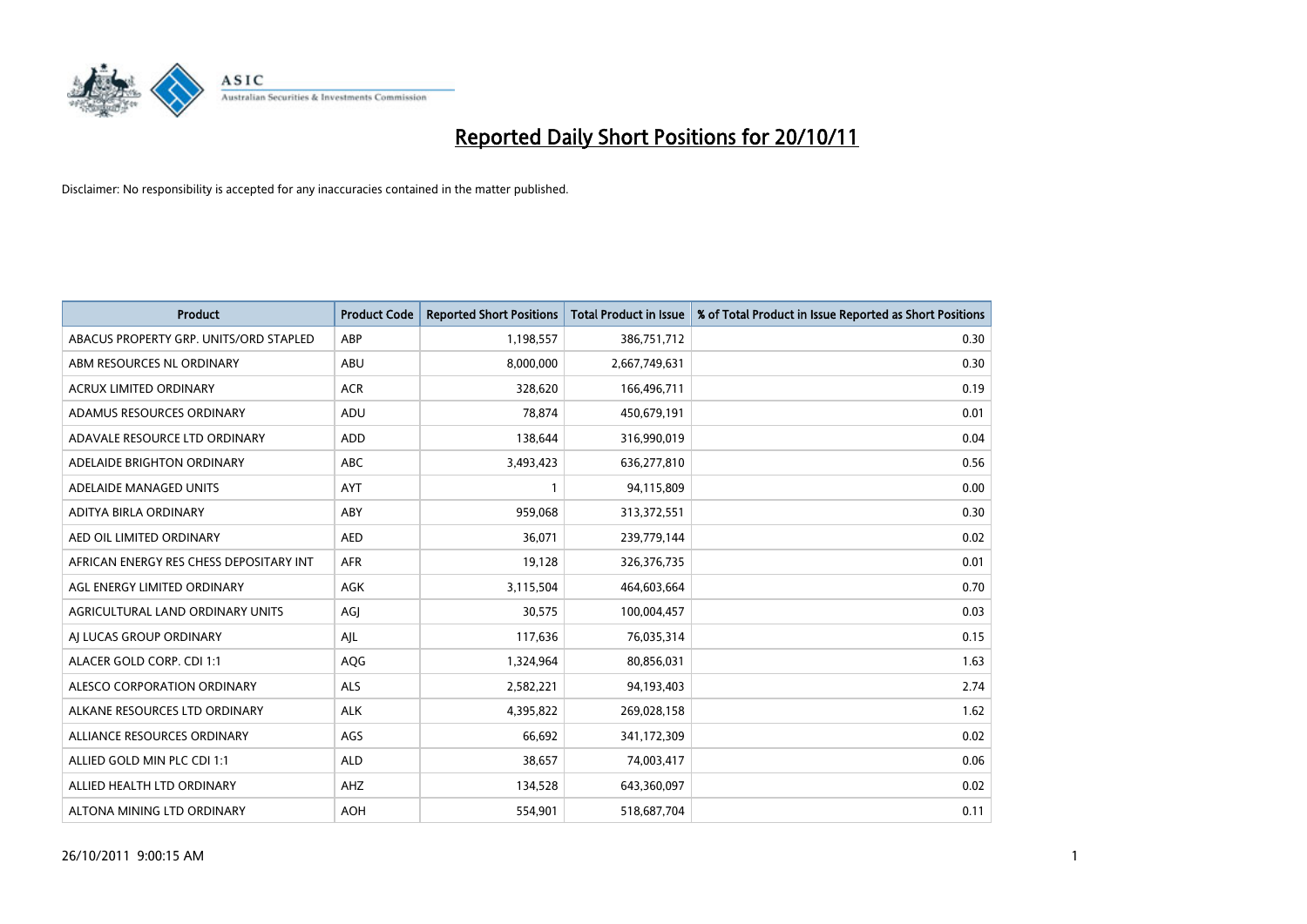

| <b>Product</b>                          | <b>Product Code</b> | <b>Reported Short Positions</b> | <b>Total Product in Issue</b> | % of Total Product in Issue Reported as Short Positions |
|-----------------------------------------|---------------------|---------------------------------|-------------------------------|---------------------------------------------------------|
| ALUMINA LIMITED ORDINARY                | <b>AWC</b>          | 37,378,637                      | 2,440,196,187                 | 1.53                                                    |
| AMADEUS ENERGY ORDINARY                 | AMU                 | 454,000                         | 280,923,784                   | 0.16                                                    |
| AMALGAMATED HOLDINGS ORDINARY           | <b>AHD</b>          | 1,504                           | 157,480,461                   | 0.00                                                    |
| AMCOM TELECOMM. ORDINARY                | <b>AMM</b>          |                                 | 238,954,789                   | 0.00                                                    |
| AMCOR LIMITED ORDINARY                  | AMC                 | 3,086,117                       | 1,226,377,229                 | 0.22                                                    |
| AMP LIMITED ORDINARY                    | AMP                 | 13,230,321                      | 2,854,672,784                 | 0.43                                                    |
| AMPELLA MINING ORDINARY                 | <b>AMX</b>          | 744,750                         | 204,985,108                   | 0.36                                                    |
| ANGLOGOLD ASHANTI CDI 5:1               | AGG                 | 2                               | 89,207,765                    | 0.00                                                    |
| ANSELL LIMITED ORDINARY                 | <b>ANN</b>          | 2,840,255                       | 131, 177, 201                 | 2.16                                                    |
| ANZ BANKING GRP LTD ORDINARY            | <b>ANZ</b>          | 12,752,307                      | 2,629,033,329                 | 0.47                                                    |
| APA GROUP STAPLED SECURITIES            | <b>APA</b>          | 6,987,161                       | 639,334,625                   | 1.08                                                    |
| APEX MINERALS NL ORDINARY               | <b>AXM</b>          | 885,146                         | 5,550,243,713                 | 0.02                                                    |
| APN EUROPEAN RETAIL UNITS STAPLED SEC.  | <b>AEZ</b>          | 11,832                          | 544,910,660                   | 0.00                                                    |
| APN NEWS & MEDIA ORDINARY               | <b>APN</b>          | 27,079,735                      | 630,211,415                   | 4.30                                                    |
| AQUARIUS PLATINUM. ORDINARY             | <b>AOP</b>          | 5,733,157                       | 470,167,206                   | 1.20                                                    |
| AQUILA RESOURCES ORDINARY               | <b>AQA</b>          | 6,296,748                       | 374,368,499                   | 1.67                                                    |
| ARAFURA RESOURCE LTD ORDINARY           | <b>ARU</b>          | 7,909,756                       | 367,980,342                   | 2.13                                                    |
| ARB CORPORATION ORDINARY                | <b>ARP</b>          | 14,100                          | 72,481,302                    | 0.01                                                    |
| ARDENT LEISURE GROUP STAPLED SECURITIES | AAD                 | 528,297                         | 324, 167, 221                 | 0.16                                                    |
| ARISTOCRAT LEISURE ORDINARY             | <b>ALL</b>          | 23,561,392                      | 543,181,024                   | 4.34                                                    |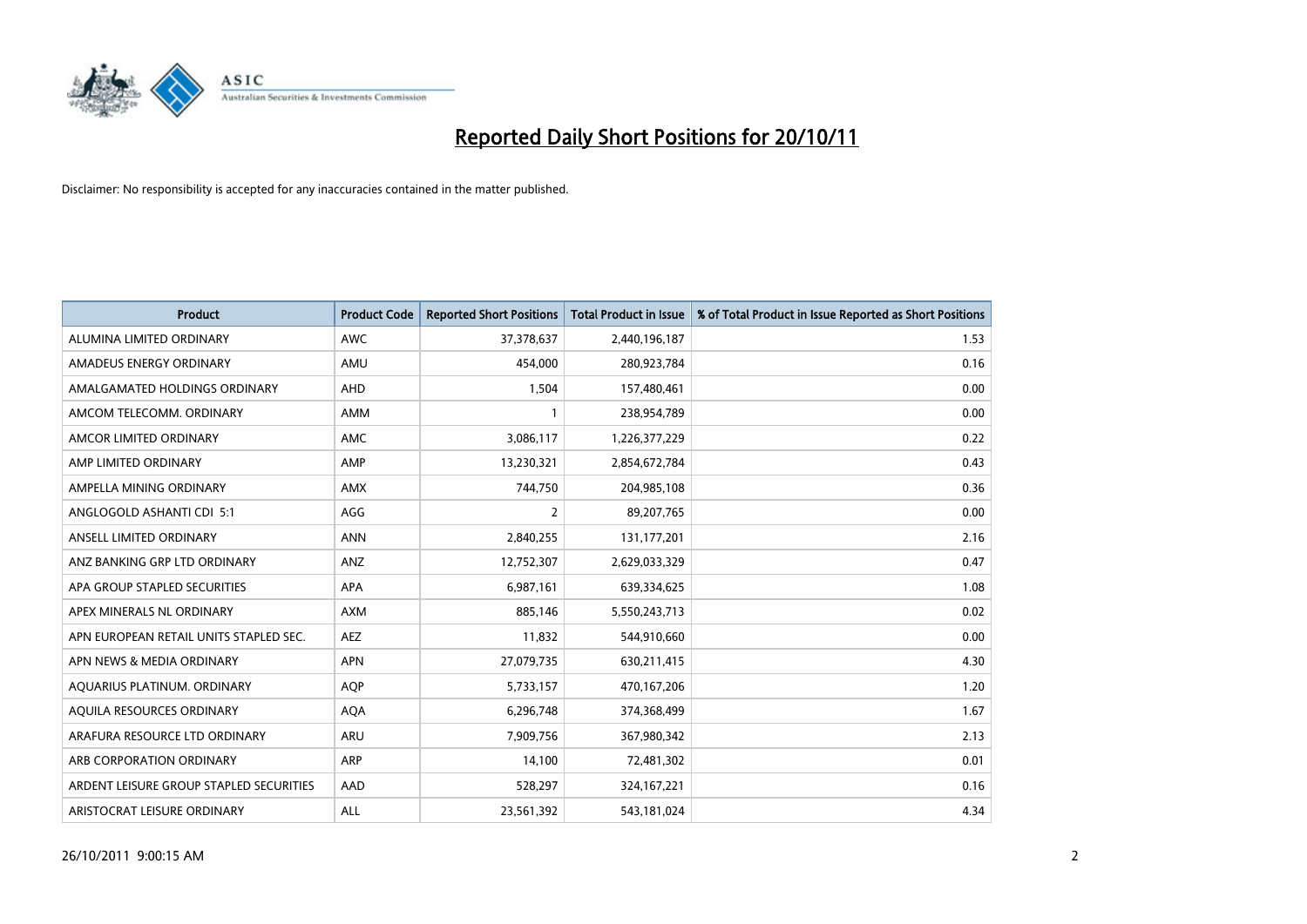

| <b>Product</b>                          | <b>Product Code</b> | <b>Reported Short Positions</b> | <b>Total Product in Issue</b> | % of Total Product in Issue Reported as Short Positions |
|-----------------------------------------|---------------------|---------------------------------|-------------------------------|---------------------------------------------------------|
| <b>ASCIANO LIMITED ORDINARY</b>         | <b>AIO</b>          | 16,663,420                      | 2,926,103,883                 | 0.56                                                    |
| ASG GROUP LIMITED ORDINARY              | <b>ASZ</b>          | 89,990                          | 171,456,889                   | 0.05                                                    |
| ASPEN GROUP ORD/UNITS STAPLED           | <b>APZ</b>          | 1,002,002                       | 584,985,037                   | 0.17                                                    |
| ASPIRE MINING LTD ORDINARY              | <b>AKM</b>          | 2,400,543                       | 620,594,556                   | 0.39                                                    |
| <b>ASTON RES LTD ORDINARY</b>           | AZT                 | 1,888,776                       | 204,527,604                   | 0.92                                                    |
| ASTRO JAP PROP GROUP STAPLED SECURITIES | AIA                 | 28,020                          | 58,445,002                    | 0.05                                                    |
| ASX LIMITED ORDINARY                    | <b>ASX</b>          | 1,640,277                       | 175,136,729                   | 0.94                                                    |
| ATLANTIC LIMITED ORDINARY               | ATI                 | 55,573                          | 114,281,650                   | 0.05                                                    |
| ATLAS IRON LIMITED ORDINARY             | <b>AGO</b>          | 17,903,459                      | 889,036,055                   | 2.00                                                    |
| <b>AURORA OIL &amp; GAS ORDINARY</b>    | <b>AUT</b>          | 9,695,811                       | 411,155,343                   | 2.35                                                    |
| AUSDRILL LIMITED ORDINARY               | <b>ASL</b>          | 106,659                         | 301,685,848                   | 0.02                                                    |
| AUSENCO LIMITED ORDINARY                | AAX                 | 1,476,206                       | 123,258,843                   | 1.18                                                    |
| <b>AUSGOLD LIMITED ORDINARY</b>         | <b>AUC</b>          | 243,160                         | 85,430,000                    | 0.28                                                    |
| <b>AUSTAL LIMITED ORDINARY</b>          | ASB                 | 465,469                         | 188,069,638                   | 0.23                                                    |
| <b>AUSTAR UNITED ORDINARY</b>           | <b>AUN</b>          | 2,183,781                       | 1,271,505,737                 | 0.17                                                    |
| AUSTBROKERS HOLDINGS ORDINARY           | <b>AUB</b>          | 2                               | 55,419,436                    | 0.00                                                    |
| AUSTIN ENGINEERING ORDINARY             | <b>ANG</b>          | 17,250                          | 72,014,403                    | 0.02                                                    |
| <b>AUSTRALAND ASSETS ASSETS</b>         | AAZPB               | 1,168                           | 2,750,000                     | 0.04                                                    |
| AUSTRALAND PROPERTY STAPLED SECURITY    | <b>ALZ</b>          | 555,121                         | 576,846,597                   | 0.09                                                    |
| AUSTRALIAN AGRICULT. ORDINARY           | AAC                 | 912,628                         | 312,892,824                   | 0.28                                                    |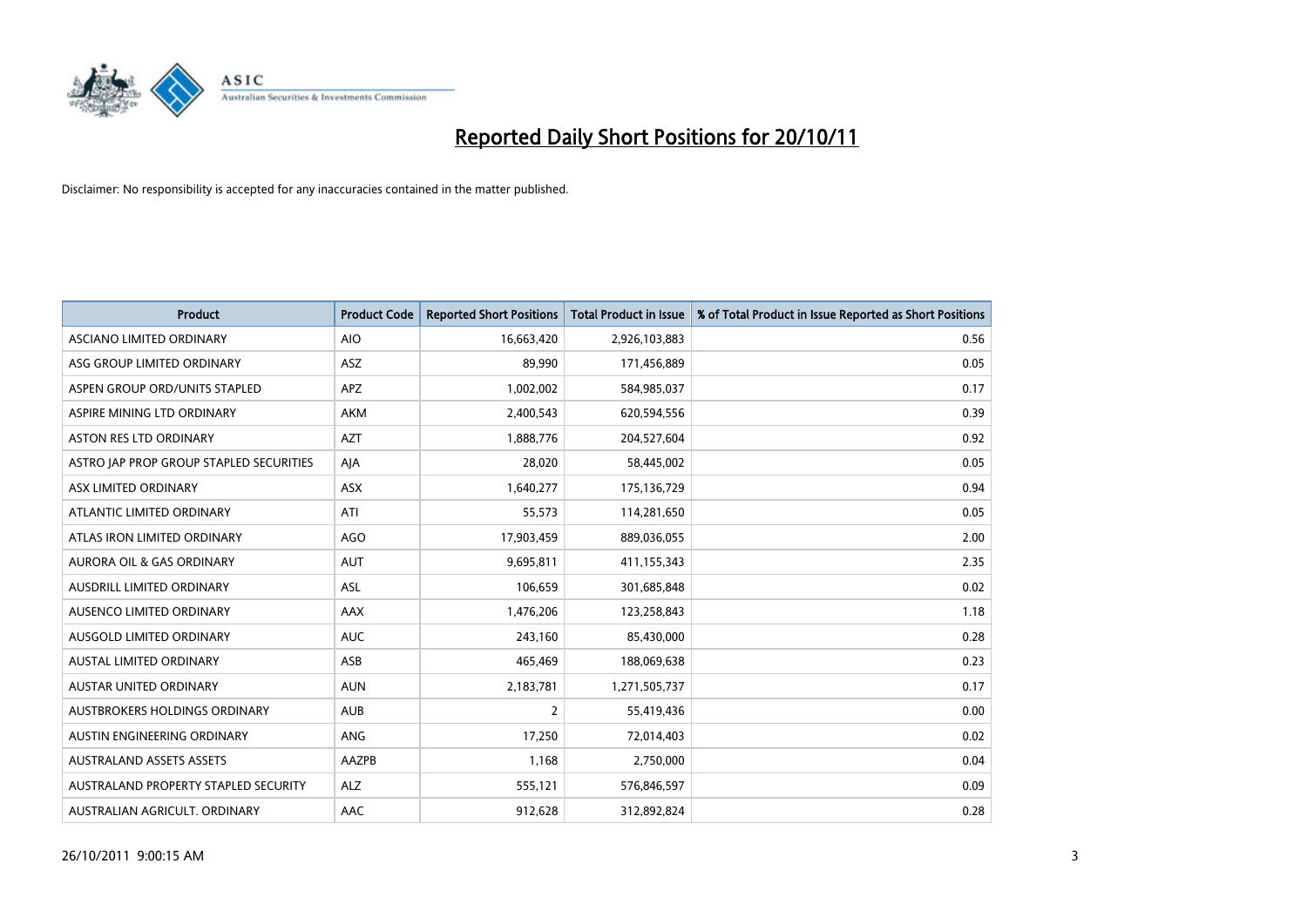

| <b>Product</b>                       | <b>Product Code</b> | <b>Reported Short Positions</b> | <b>Total Product in Issue</b> | % of Total Product in Issue Reported as Short Positions |
|--------------------------------------|---------------------|---------------------------------|-------------------------------|---------------------------------------------------------|
| <b>AUSTRALIAN EDUCATION UNITS</b>    | <b>AEU</b>          | 625,000                         | 175,465,397                   | 0.36                                                    |
| AUSTRALIAN INFRASTR. UNITS/ORDINARY  | <b>AIX</b>          | 12,761,425                      | 620,733,944                   | 2.06                                                    |
| AUSTRALIAN MINES LTD ORDINARY        | <b>AUZ</b>          | 1,400,000                       | 636,910,317                   | 0.22                                                    |
| AUSTRALIAN PHARM. ORDINARY           | API                 | 598,783                         | 488,115,883                   | 0.12                                                    |
| AUTOMOTIVE HOLDINGS ORDINARY         | <b>AHE</b>          | 4,743                           | 260,579,682                   | 0.00                                                    |
| AVANCO RESOURCES LTD ORDINARY        | <b>AVB</b>          | 1,544,527                       | 793,048,822                   | 0.19                                                    |
| AVEXA LIMITED ORDINARY               | <b>AVX</b>          | 243,657                         | 847,688,779                   | 0.03                                                    |
| AWE LIMITED ORDINARY                 | <b>AWE</b>          | 1,976,688                       | 521,871,941                   | 0.38                                                    |
| AZUMAH RESOURCES ORDINARY            | <b>AZM</b>          | 306,219                         | 282,020,356                   | 0.11                                                    |
| <b>BANDANNA ENERGY ORDINARY</b>      | <b>BND</b>          | 1,090,322                       | 528,081,199                   | 0.20                                                    |
| BANK OF QUEENSLAND. ORDINARY         | <b>BOQ</b>          | 11,917,212                      | 225,369,547                   | 5.27                                                    |
| <b>BASE RES LIMITED ORDINARY</b>     | <b>BSE</b>          | 1,307,135                       | 460,440,029                   | 0.28                                                    |
| BATHURST RESOURCES ORDINARY          | <b>BTU</b>          | 11,026,882                      | 688,747,997                   | 1.60                                                    |
| <b>BAUXITE RESOURCE LTD ORDINARY</b> | <b>BAU</b>          | 111,797                         | 235,379,896                   | 0.05                                                    |
| <b>BC IRON LIMITED ORDINARY</b>      | <b>BCI</b>          | 290,177                         | 95,081,000                    | 0.30                                                    |
| BEACH ENERGY LIMITED ORDINARY        | <b>BPT</b>          | 1,530,512                       | 1,107,635,932                 | 0.13                                                    |
| BEADELL RESOURCE LTD ORDINARY        | <b>BDR</b>          | 2,299,455                       | 657,906,946                   | 0.34                                                    |
| BENDIGO AND ADELAIDE ORDINARY        | <b>BEN</b>          | 6,199,139                       | 365,791,887                   | 1.68                                                    |
| BERKELEY RESOURCES ORDINARY          | <b>BKY</b>          | 523,243                         | 174,298,273                   | 0.30                                                    |
| BETASHARES ASX RES ETF UNITS         | <b>ORE</b>          | 118,220                         | 4,519,665                     | 2.62                                                    |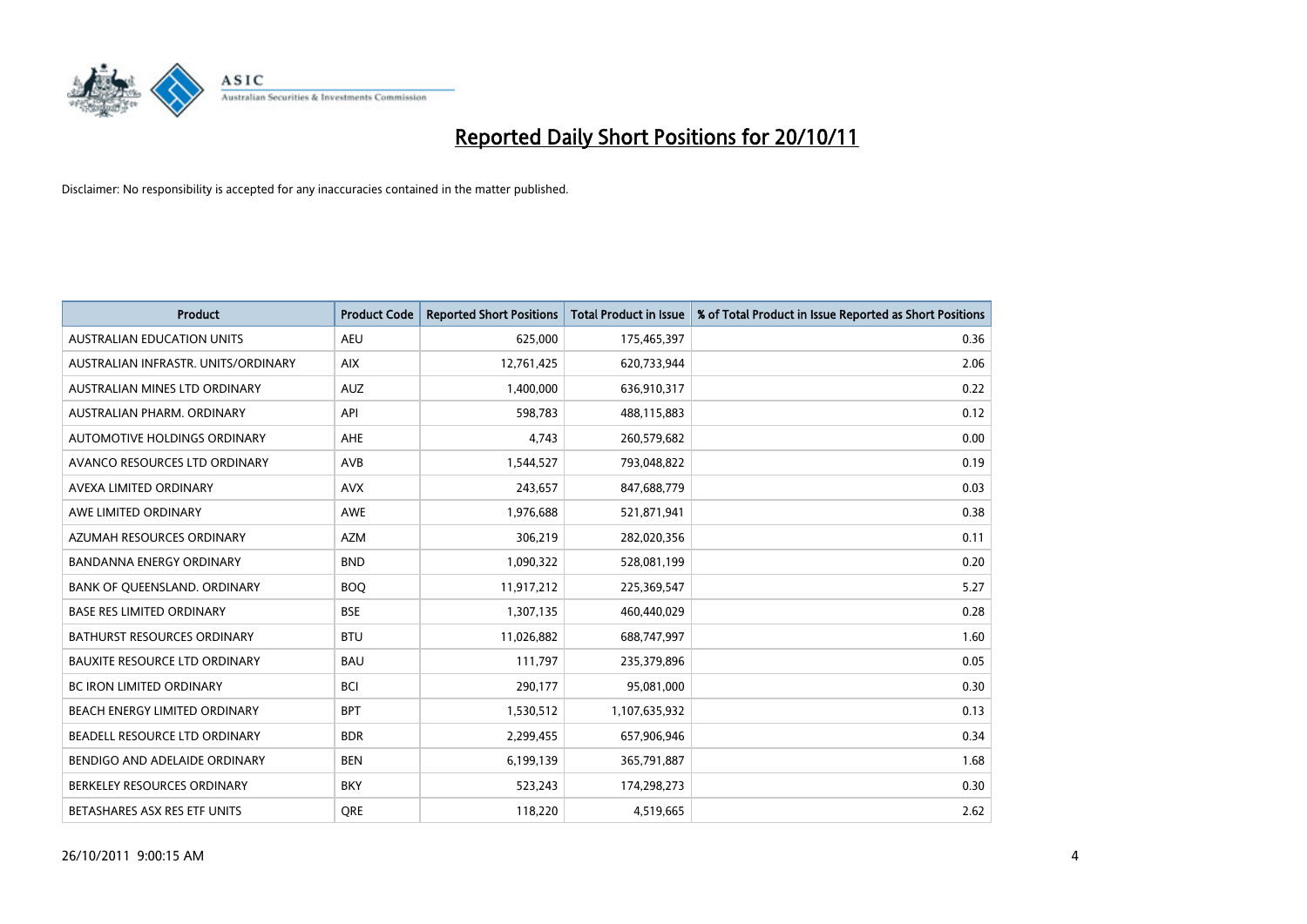

| <b>Product</b>                       | <b>Product Code</b> | <b>Reported Short Positions</b> | <b>Total Product in Issue</b> | % of Total Product in Issue Reported as Short Positions |
|--------------------------------------|---------------------|---------------------------------|-------------------------------|---------------------------------------------------------|
| <b>BHP BILLITON LIMITED ORDINARY</b> | <b>BHP</b>          | 33,857,564                      | 3,211,496,105                 | 1.02                                                    |
| <b>BILLABONG ORDINARY</b>            | <b>BBG</b>          | 23,839,789                      | 255,102,103                   | 9.33                                                    |
| <b>BIOTA HOLDINGS ORDINARY</b>       | <b>BTA</b>          | 1,990,664                       | 181,703,711                   | 1.09                                                    |
| <b>BISALLOY STEEL ORDINARY</b>       | <b>BIS</b>          | 84,480                          | 216,455,965                   | 0.04                                                    |
| BKI INVESTMENT LTD ORDINARY          | BKI                 | 508                             | 425,549,573                   | 0.00                                                    |
| <b>BLACKTHORN RESOURCES ORDINARY</b> | <b>BTR</b>          | 35,848                          | 122,918,000                   | 0.03                                                    |
| <b>BLUESCOPE STEEL LTD ORDINARY</b>  | <b>BSL</b>          | 70,270,169                      | 1,849,170,356                 | 3.81                                                    |
| <b>BOART LONGYEAR ORDINARY</b>       | <b>BLY</b>          | 5,502,580                       | 461,163,412                   | 1.20                                                    |
| <b>BOOM LOGISTICS ORDINARY</b>       | <b>BOL</b>          | 337,999                         | 465,011,147                   | 0.07                                                    |
| BORAL LIMITED, ORDINARY              | <b>BLD</b>          | 41,674,084                      | 744,729,957                   | 5.57                                                    |
| BOTSWANA METALS LTD ORDINARY         | <b>BML</b>          | 7,000                           | 143,717,013                   | 0.00                                                    |
| <b>BOW ENERGY LIMITED ORDINARY</b>   | <b>BOW</b>          | 2,911,999                       | 352,835,646                   | 0.82                                                    |
| <b>BRADKEN LIMITED ORDINARY</b>      | <b>BKN</b>          | 3,222,465                       | 166,597,497                   | 1.91                                                    |
| <b>BRAMBLES LIMITED ORDINARY</b>     | <b>BXB</b>          | 15,832,698                      | 1,480,288,333                 | 1.06                                                    |
| <b>BREVILLE GROUP LTD ORDINARY</b>   | <b>BRG</b>          | 3,150                           | 130,095,322                   | 0.00                                                    |
| BRICKWORKS LIMITED ORDINARY          | <b>BKW</b>          | 72,114                          | 147,567,333                   | 0.05                                                    |
| <b>BROCKMAN RESOURCES ORDINARY</b>   | <b>BRM</b>          | 62,450                          | 144,803,151                   | 0.04                                                    |
| BT INVESTMENT MNGMNT ORDINARY        | <b>BTT</b>          | 1,641,571                       | 267,906,977                   | 0.61                                                    |
| <b>BURU ENERGY ORDINARY</b>          | <b>BRU</b>          | 655,589                         | 213,963,477                   | 0.31                                                    |
| <b>BWP TRUST ORDINARY UNITS</b>      | <b>BWP</b>          | 488.956                         | 520,012,793                   | 0.09                                                    |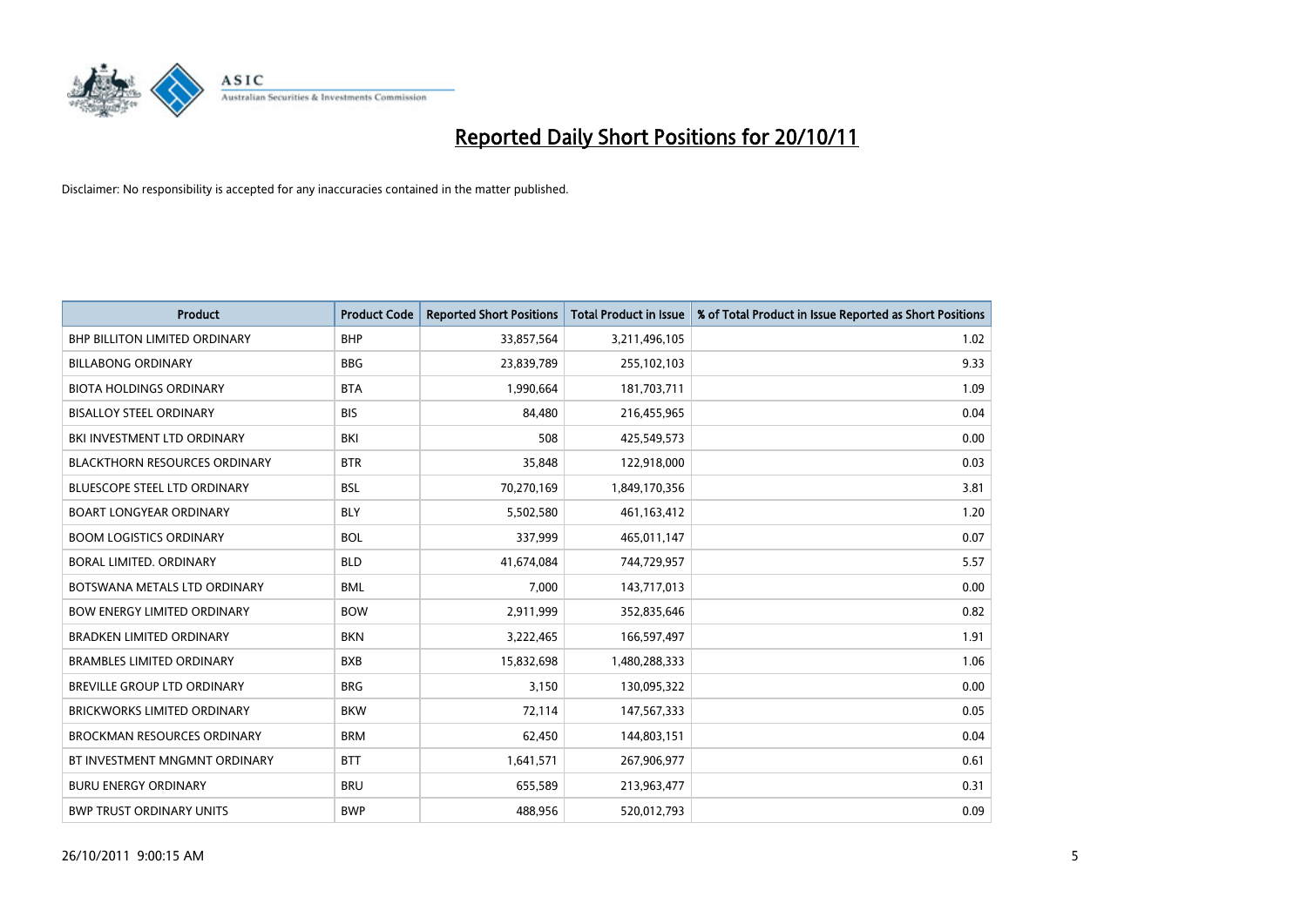

| <b>Product</b>                             | <b>Product Code</b> | <b>Reported Short Positions</b> | <b>Total Product in Issue</b> | % of Total Product in Issue Reported as Short Positions |
|--------------------------------------------|---------------------|---------------------------------|-------------------------------|---------------------------------------------------------|
| CABCHARGE AUSTRALIA ORDINARY               | CAB                 | 722,907                         | 120,437,014                   | 0.59                                                    |
| <b>CALTEX AUSTRALIA ORDINARY</b>           | <b>CTX</b>          | 6,494,972                       | 270,000,000                   | 2.41                                                    |
| <b>CAMPBELL BROTHERS ORDINARY</b>          | <b>CPB</b>          | 267,792                         | 67,503,411                    | 0.38                                                    |
| CAPE LAMBERT RES LTD ORDINARY              | <b>CFE</b>          | 836,459                         | 652,171,792                   | 0.12                                                    |
| <b>CARABELLA RES LTD ORDINARY</b>          | <b>CLR</b>          | 28,022                          | 98,778,296                    | 0.03                                                    |
| <b>CARBON ENERGY ORDINARY</b>              | <b>CNX</b>          | 834,398                         | 698,517,858                   | 0.11                                                    |
| <b>CARDNO LIMITED ORDINARY</b>             | CDD                 | 3.954                           | 109,988,824                   | 0.00                                                    |
| CARNARVON PETROLEUM ORDINARY               | <b>CVN</b>          | 1,582,646                       | 690,320,634                   | 0.22                                                    |
| CARNEGIE WAVE ENERGY ORDINARY              | <b>CWE</b>          | 83,000                          | 901,487,627                   | 0.01                                                    |
| CARPATHIAN RESOURCES ORDINARY              | <b>CPN</b>          | 75.000                          | 265,533,501                   | 0.03                                                    |
| CARPENTARIA EXP. LTD ORDINARY              | CAP                 | 9,777                           | 98,991,301                    | 0.01                                                    |
| CARSALES.COM LTD ORDINARY                  | <b>CRZ</b>          | 16,740,685                      | 233,971,831                   | 7.12                                                    |
| <b>CASH CONVERTERS ORDINARY</b>            | CCV                 | 55,296                          | 379,761,025                   | 0.01                                                    |
| <b>CASPIAN OIL &amp; GAS ORDINARY</b>      | <b>CIG</b>          | 50.000                          | 1,331,500,513                 | 0.00                                                    |
| CATALPA RESOURCES ORDINARY                 | CAH                 | 1,114,977                       | 178,942,919                   | 0.62                                                    |
| <b>CELLNET GROUP ORDINARY</b>              | <b>CLT</b>          | 1,342                           | 61,232,953                    | 0.00                                                    |
| CENTRAL PETROLEUM ORDINARY                 | <b>CTP</b>          | 11,455                          | 1,073,304,842                 | 0.00                                                    |
| <b>CENTRO PROPERTIES UNITS/ORD STAPLED</b> | <b>CNP</b>          | 29,264                          | 972,414,514                   | 0.00                                                    |
| CENTRO RETAIL GROUP STAPLED SECURITIES     | <b>CER</b>          | 889,723                         | 2,286,399,424                 | 0.03                                                    |
| <b>CERAMIC FUEL CELLS ORDINARY</b>         | CFU                 | 709.938                         | 1,208,017,416                 | 0.06                                                    |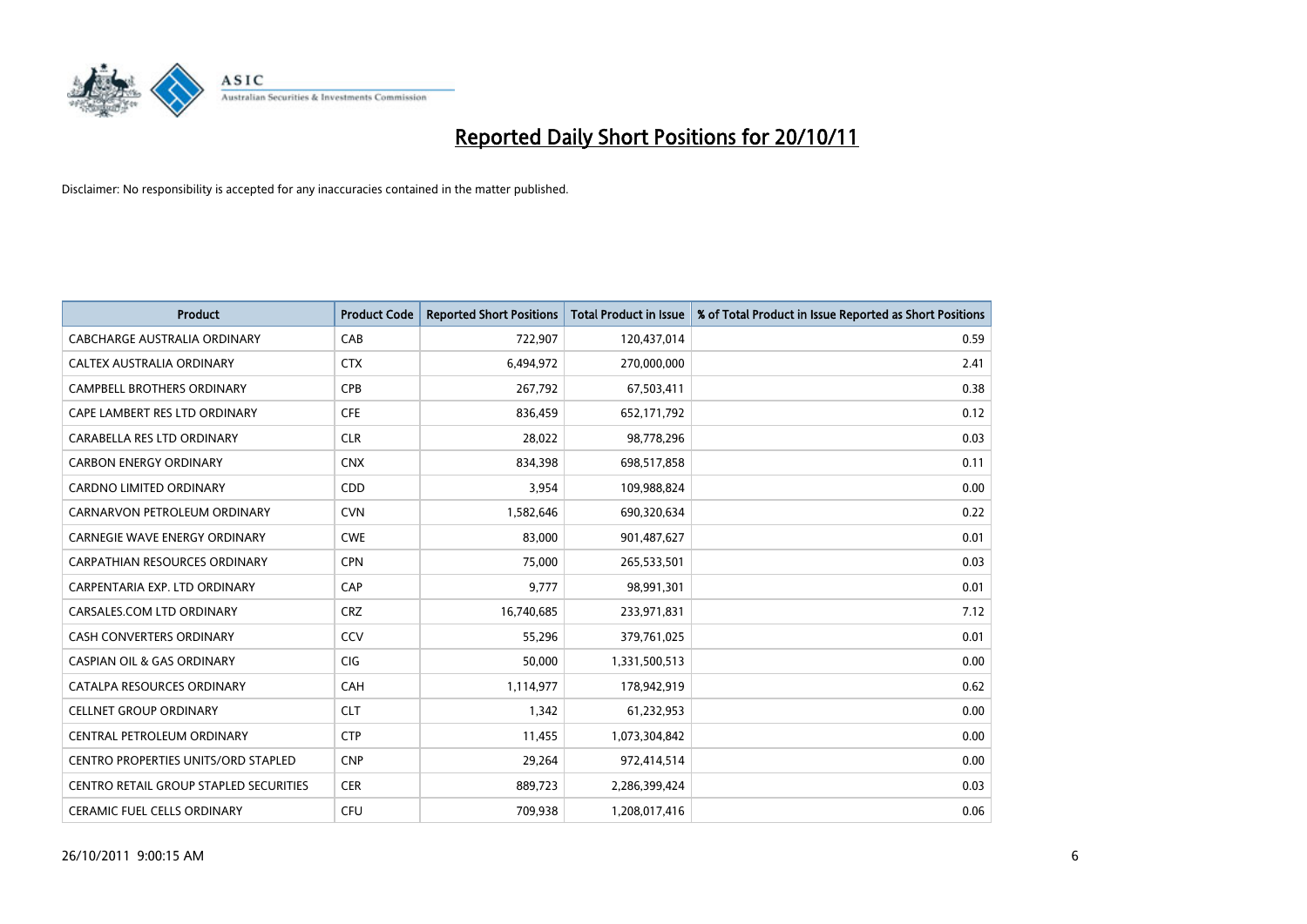

| <b>Product</b>                           | <b>Product Code</b> | <b>Reported Short Positions</b> | <b>Total Product in Issue</b> | % of Total Product in Issue Reported as Short Positions |
|------------------------------------------|---------------------|---------------------------------|-------------------------------|---------------------------------------------------------|
| <b>CFS RETAIL PROPERTY UNITS</b>         | <b>CFX</b>          | 61,581,871                      | 2,839,591,911                 | 2.17                                                    |
| CHALLENGER DIV.PRO. STAPLED UNITS        | <b>CDI</b>          | 127,658                         | 893,936,670                   | 0.01                                                    |
| <b>CHALLENGER INFRAST, STAPLED UNITS</b> | <b>CIF</b>          | 27,101                          | 316,223,785                   | 0.01                                                    |
| CHALLENGER LIMITED ORDINARY              | <b>CGF</b>          | 4,532,843                       | 553,340,221                   | 0.82                                                    |
| CHANDLER MACLEOD LTD ORDINARY            | <b>CMG</b>          | 11,970                          | 466,466,720                   | 0.00                                                    |
| CHARTER HALL GROUP STAPLED US PROHIBIT.  | <b>CHC</b>          | 414,510                         | 308,040,283                   | 0.13                                                    |
| <b>CHARTER HALL OFFICE UNIT</b>          | CQ <sub>O</sub>     | 2,899,111                       | 493,319,730                   | 0.58                                                    |
| <b>CHARTER HALL RETAIL UNITS</b>         | <b>COR</b>          | 675,466                         | 299,628,571                   | 0.21                                                    |
| CITIGOLD CORP LTD ORDINARY               | <b>CTO</b>          | 2,059,217                       | 1,105,078,301                 | 0.18                                                    |
| CLINUVEL PHARMACEUT, ORDINARY            | <b>CUV</b>          | 4,127                           | 30,394,206                    | 0.01                                                    |
| <b>CLOUGH LIMITED ORDINARY</b>           | <b>CLO</b>          | 122,130                         | 768,901,269                   | 0.01                                                    |
| <b>CO2 GROUP LIMITED ORDINARY</b>        | COZ                 | 506,500                         | 280,347,888                   | 0.18                                                    |
| <b>COAL &amp; ALLIED ORDINARY</b>        | <b>CNA</b>          | 1,150                           | 86,584,735                    | 0.00                                                    |
| COAL OF AFRICA LTD ORDINARY              | <b>CZA</b>          | 368,900                         | 532,284,573                   | 0.06                                                    |
| <b>COALSPUR MINES LTD ORDINARY</b>       | <b>CPL</b>          | 834,876                         | 579,768,744                   | 0.13                                                    |
| COCA-COLA AMATIL ORDINARY                | <b>CCL</b>          | 6,081,737                       | 759,567,552                   | 0.77                                                    |
| <b>COCHLEAR LIMITED ORDINARY</b>         | <b>COH</b>          | 3,489,011                       | 56,902,433                    | 6.15                                                    |
| COCKATOO COAL ORDINARY                   | <b>COK</b>          | 6,117,894                       | 1,016,196,908                 | 0.60                                                    |
| <b>COFFEY INTERNATIONAL ORDINARY</b>     | <b>COF</b>          | 1,907,730                       | 181,610,808                   | 1.05                                                    |
| <b>COKAL LTD ORDINARY</b>                | <b>CKA</b>          | 530.215                         | 132,073,134                   | 0.40                                                    |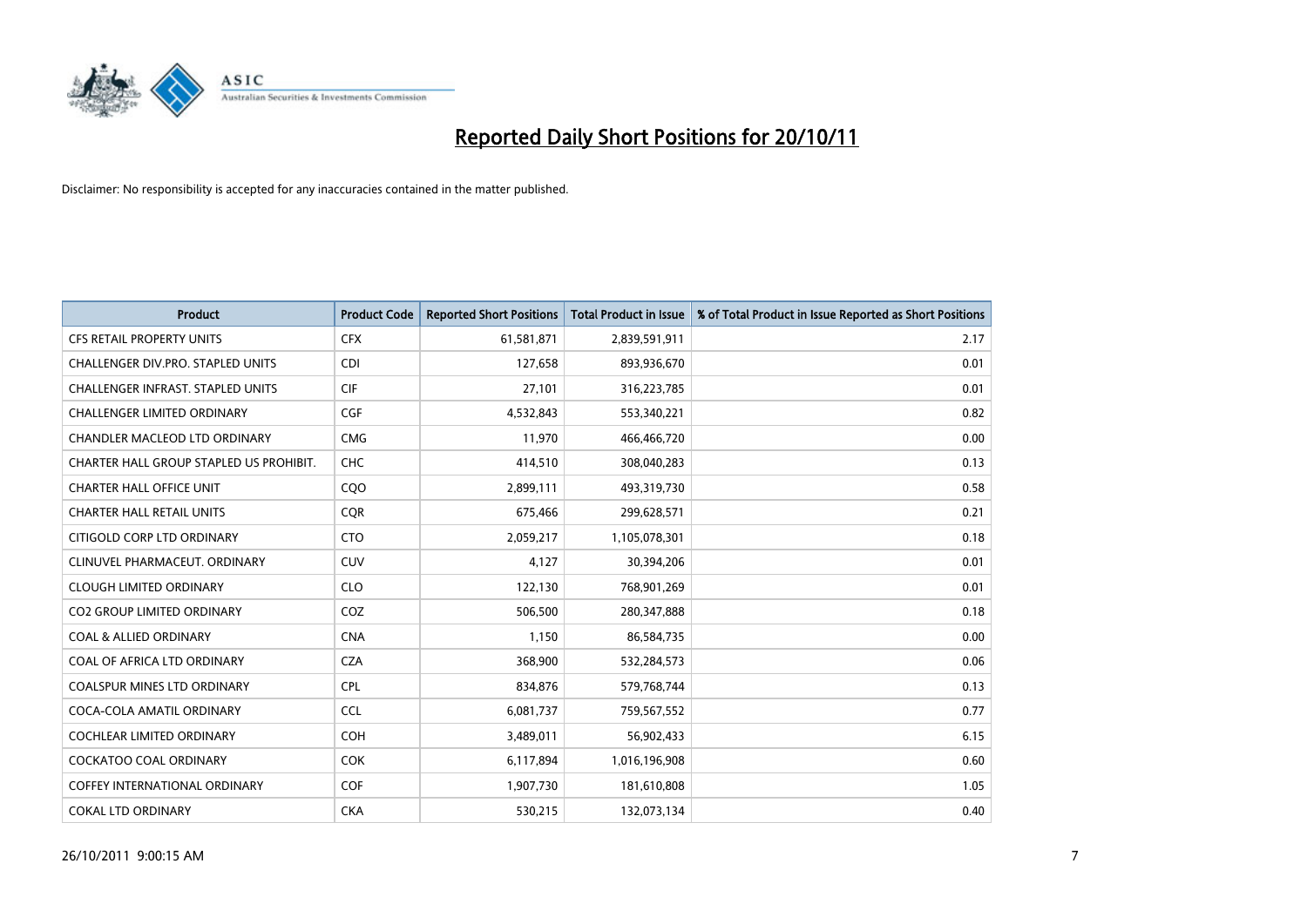

| <b>Product</b>                          | <b>Product Code</b> | <b>Reported Short Positions</b> | <b>Total Product in Issue</b> | % of Total Product in Issue Reported as Short Positions |
|-----------------------------------------|---------------------|---------------------------------|-------------------------------|---------------------------------------------------------|
| COMMONWEALTH BANK, ORDINARY             | <b>CBA</b>          | 32,953,405                      | 1,576,237,644                 | 2.07                                                    |
| COMMONWEALTH PROP ORDINARY UNITS        | <b>CPA</b>          | 37,590,202                      | 2,458,123,552                 | 1.52                                                    |
| <b>COMPASS RESOURCES ORDINARY</b>       | <b>CMR</b>          | 160,952                         | 147,402,920                   | 0.11                                                    |
| COMPUTERSHARE LTD ORDINARY              | <b>CPU</b>          | 3,688,597                       | 555,664,059                   | 0.62                                                    |
| <b>CONNECTEAST GROUP STAPLED</b>        | <b>CEU</b>          | 239,775                         | 3,940,145,951                 | 0.00                                                    |
| CONQUEST MINING ORDINARY                | <b>CQT</b>          | 148,839                         | 601,336,279                   | 0.02                                                    |
| CONSOLIDATED MEDIA, ORDINARY            | <b>CMI</b>          | 1,647,379                       | 561,834,996                   | 0.29                                                    |
| <b>CONTANGO MICROCAP ORDINARY</b>       | <b>CTN</b>          | 7,500                           | 147,467,406                   | 0.01                                                    |
| CONTINENTAL COAL LTD ORDINARY           | CCC                 | 71,926                          | 372,662,917                   | 0.02                                                    |
| <b>COOPER ENERGY LTD ORDINARY</b>       | COE                 | 89,539                          | 292,576,001                   | 0.03                                                    |
| <b>COPPER STRIKE LTD ORDINARY</b>       | <b>CSE</b>          | 714                             | 129,455,571                   | 0.00                                                    |
| <b>CORDLIFE LIMITED ORDINARY</b>        | CBB                 |                                 | 150,887,354                   | 0.00                                                    |
| COUNT FINANCIAL ORDINARY                | COU                 | 427,808                         | 262,282,684                   | 0.16                                                    |
| <b>CREDIT CORP GROUP ORDINARY</b>       | <b>CCP</b>          | 8,764                           | 45,571,114                    | 0.02                                                    |
| <b>CROMWELL PROP STAPLED SECURITIES</b> | <b>CMW</b>          | 82,570                          | 966,845,859                   | 0.01                                                    |
| <b>CROWN LIMITED ORDINARY</b>           | <b>CWN</b>          | 1,794,742                       | 728,394,185                   | 0.23                                                    |
| <b>CSG LIMITED ORDINARY</b>             | CSV                 | 765,886                         | 282,567,499                   | 0.28                                                    |
| <b>CSL LIMITED ORDINARY</b>             | <b>CSL</b>          | 5,476,972                       | 524,999,269                   | 1.01                                                    |
| <b>CSR LIMITED ORDINARY</b>             | <b>CSR</b>          | 21,561,065                      | 506,000,315                   | 4.27                                                    |
| <b>CUDECO LIMITED ORDINARY</b>          | CDU                 | 1,697,624                       | 138,649,865                   | 1.23                                                    |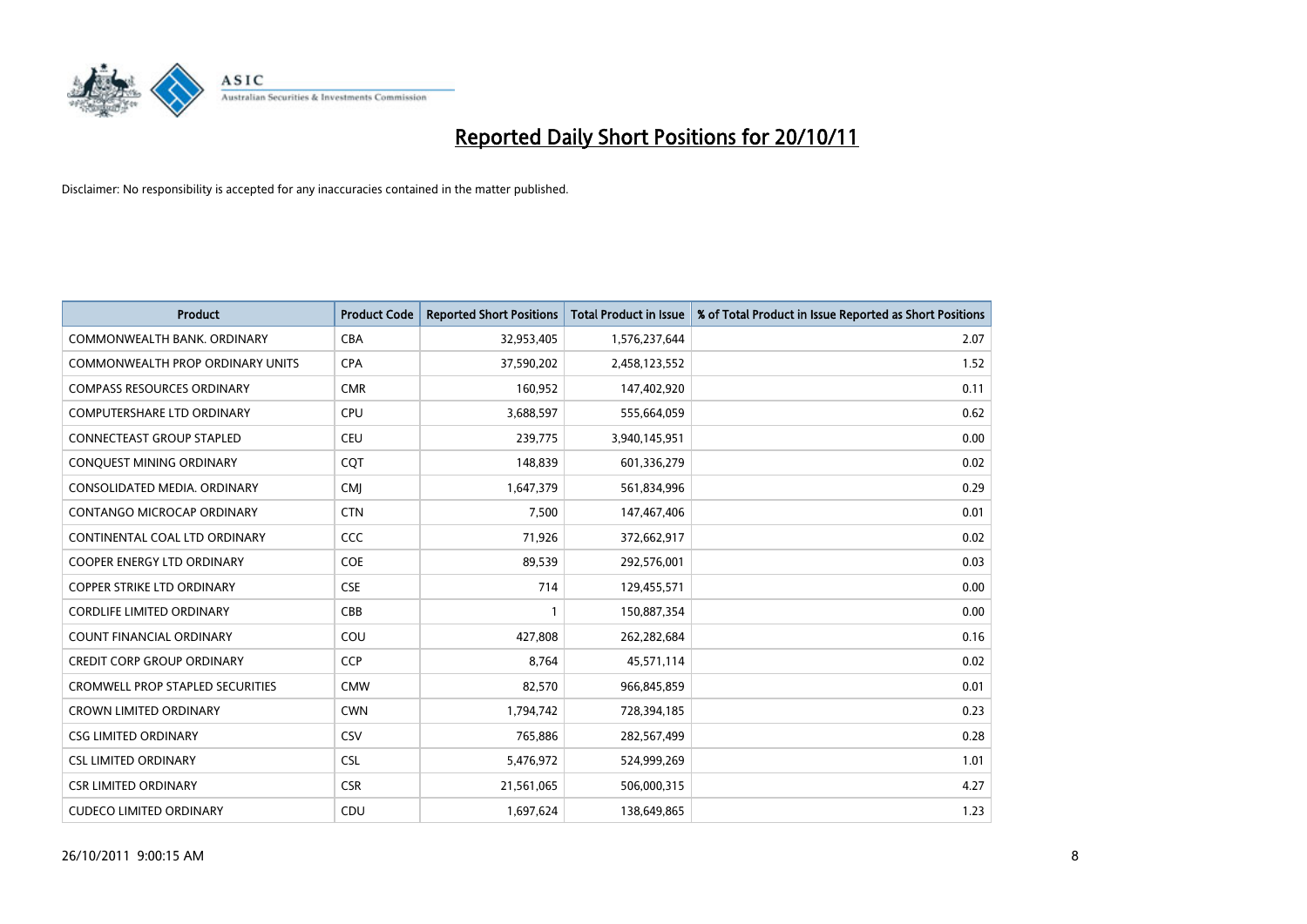

| <b>Product</b>                       | <b>Product Code</b> | <b>Reported Short Positions</b> | <b>Total Product in Issue</b> | % of Total Product in Issue Reported as Short Positions |
|--------------------------------------|---------------------|---------------------------------|-------------------------------|---------------------------------------------------------|
| DART ENERGY LTD ORDINARY             | <b>DTE</b>          | 6,459,382                       | 720,875,002                   | 0.90                                                    |
| DAVID JONES LIMITED ORDINARY         | <b>DIS</b>          | 54,010,522                      | 520,751,395                   | 10.37                                                   |
| <b>DECMIL GROUP LIMITED ORDINARY</b> | <b>DCG</b>          | 67,470                          | 124,269,568                   | 0.04                                                    |
| DEEP YELLOW LIMITED ORDINARY         | <b>DYL</b>          | 15,876                          | 1,128,506,403                 | 0.00                                                    |
| DEVINE LIMITED ORDINARY              | <b>DVN</b>          | 1,700                           | 634,918,223                   | 0.00                                                    |
| DEXUS PROPERTY GROUP STAPLED UNITS   | <b>DXS</b>          | 15,293,917                      | 4,839,024,176                 | 0.31                                                    |
| DISCOVERY METALS LTD ORDINARY        | <b>DML</b>          | 8,623,905                       | 439,128,231                   | 1.99                                                    |
| DOMINO PIZZA ENTERPR ORDINARY        | <b>DMP</b>          | 217,445                         | 69,024,674                    | 0.31                                                    |
| DOWNER EDI LIMITED ORDINARY          | <b>DOW</b>          | 5,781,533                       | 429,100,296                   | 1.32                                                    |
| DUET GROUP STAPLED US PROHIBIT.      | <b>DUE</b>          | 8,111,702                       | 1,091,628,341                 | 0.75                                                    |
| DULUXGROUP LIMITED ORDINARY          | <b>DLX</b>          | 9,739,718                       | 367,456,259                   | 2.64                                                    |
| <b>EASTERN STAR GAS ORDINARY</b>     | ESG                 | 16,816,262                      | 992,847,041                   | 1.68                                                    |
| ECHO ENTERTAINMENT ORDINARY          | EGP                 | 6,089,368                       | 688,019,737                   | 0.89                                                    |
| <b>ELDERS LIMITED ORDINARY</b>       | <b>ELD</b>          | 16,037,692                      | 448,598,480                   | 3.57                                                    |
| ELDORADO GOLD CORP CDI 1:1           | EAU                 | 15,928                          | 9,736,395                     | 0.16                                                    |
| ELEMENTAL MINERALS ORDINARY          | <b>ELM</b>          | 222,622                         | 222,710,867                   | 0.10                                                    |
| ELEMENTOS LIMITED ORDINARY           | <b>ELT</b>          | 16                              | 77,068,979                    | 0.00                                                    |
| ELIXIR PETROLEUM LTD ORDINARY        | <b>EXR</b>          | 324,400                         | 217,288,472                   | 0.15                                                    |
| <b>EMECO HOLDINGS ORDINARY</b>       | <b>EHL</b>          | 2,468,283                       | 631,237,586                   | 0.40                                                    |
| ENERGY RESOURCES ORDINARY 'A'        | ERA                 | 5,713,466                       | 190,737,934                   | 3.01                                                    |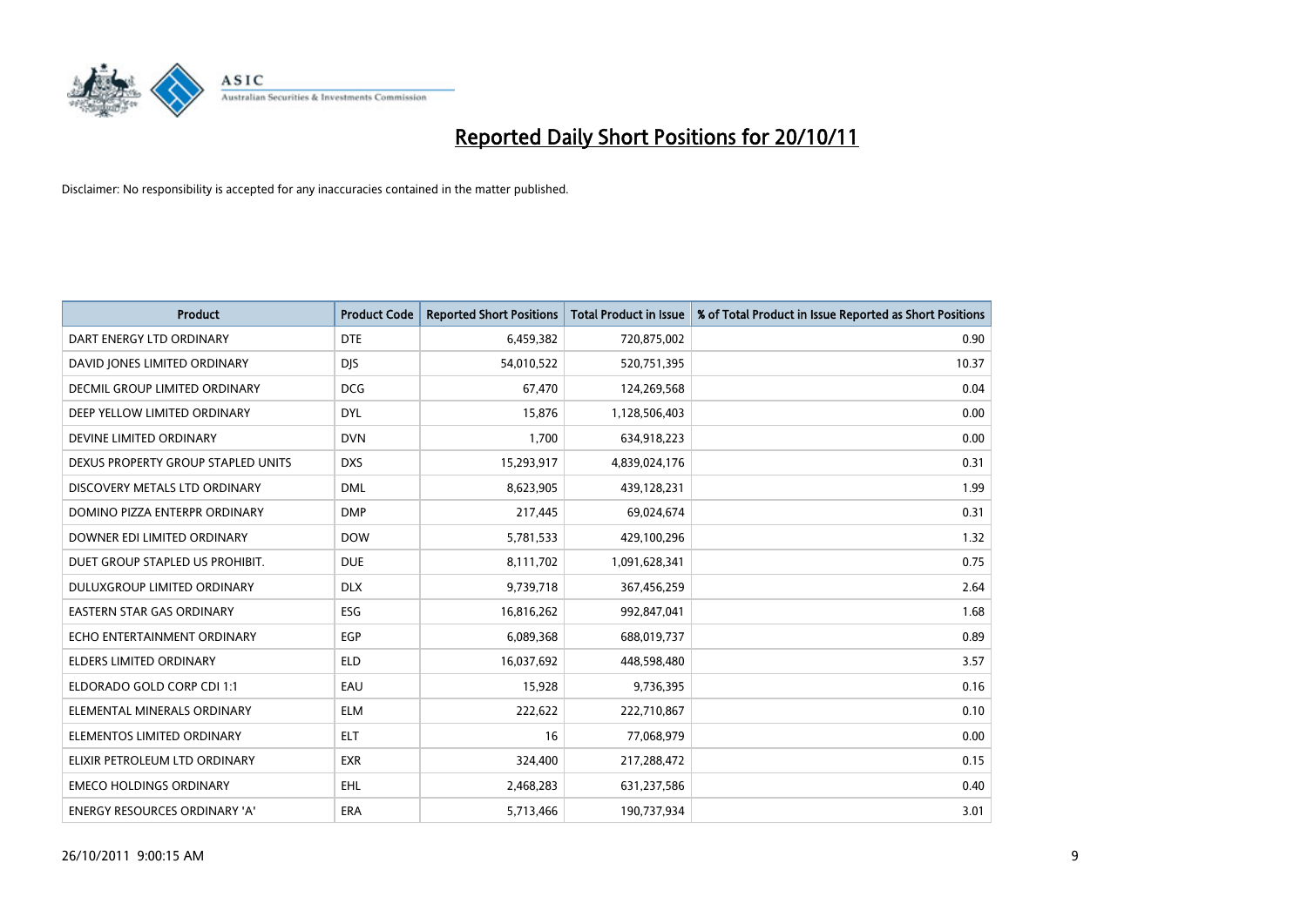

| <b>Product</b>                               | <b>Product Code</b> | <b>Reported Short Positions</b> | <b>Total Product in Issue</b> | % of Total Product in Issue Reported as Short Positions |
|----------------------------------------------|---------------------|---------------------------------|-------------------------------|---------------------------------------------------------|
| <b>ENERGY WORLD CORPOR, ORDINARY</b>         | <b>EWC</b>          | 20,779,845                      | 1,734,166,672                 | 1.18                                                    |
| <b>ENTEK ENERGY LTD ORDINARY</b>             | ETE                 | 489.903                         | 510,657,387                   | 0.10                                                    |
| <b>ENTELLECT LIMITED ORDINARY</b>            | <b>ESN</b>          | 464,050                         | 985,337,932                   | 0.05                                                    |
| ENVESTRA LIMITED ORDINARY                    | <b>ENV</b>          | 3,936,704                       | 1,468,560,201                 | 0.26                                                    |
| <b>EXTRACT RESOURCES ORDINARY</b>            | <b>EXT</b>          | 444.996                         | 251,159,163                   | 0.18                                                    |
| FAIRFAX MEDIA LTD ORDINARY                   | <b>FXJ</b>          | 346,739,029                     | 2,351,955,725                 | 14.73                                                   |
| <b>FAR LTD ORDINARY</b>                      | <b>FAR</b>          | 21,000,000                      | 1,245,401,164                 | 1.69                                                    |
| <b>FERRAUS LIMITED ORDINARY</b>              | <b>FRS</b>          | 370                             | 408,884,504                   | 0.00                                                    |
| FISHER & PAYKEL APP. ORDINARY                | <b>FPA</b>          | 18,298                          | 724,235,162                   | 0.00                                                    |
| <b>FKP PROPERTY GROUP STAPLED SECURITIES</b> | <b>FKP</b>          | 24,565,660                      | 1,197,968,723                 | 2.02                                                    |
| FLEETWOOD CORP ORDINARY                      | <b>FWD</b>          | 638,649                         | 58,696,301                    | 1.09                                                    |
| FLETCHER BUILDING ORDINARY                   | <b>FBU</b>          | 8,452,724                       | 678,573,570                   | 1.24                                                    |
| <b>FLEXIGROUP LIMITED ORDINARY</b>           | <b>FXL</b>          | 60.864                          | 277,862,586                   | 0.02                                                    |
| <b>FLIGHT CENTRE ORDINARY</b>                | <b>FLT</b>          | 5,188,503                       | 99,982,877                    | 5.19                                                    |
| <b>FLINDERS MINES LTD ORDINARY</b>           | <b>FMS</b>          | 21,667,768                      | 1,821,300,404                 | 1.18                                                    |
| <b>FOCUS MINERALS LTD ORDINARY</b>           | <b>FML</b>          | 8,275,940                       | 4,320,773,701                 | 0.18                                                    |
| <b>FORGE GROUP LIMITED ORDINARY</b>          | FGE                 | 108,033                         | 83,429,014                    | 0.12                                                    |
| FORTE ENERGY NL ORDINARY                     | <b>FTE</b>          | 2,658,986                       | 695,589,311                   | 0.38                                                    |
| <b>FORTESCUE METALS GRP ORDINARY</b>         | <b>FMG</b>          | 61,617,140                      | 3,113,798,659                 | 1.96                                                    |
| <b>FOSTER'S GROUP ORDINARY</b>               | FGL                 | 10,132,248                      | 1,941,514,539                 | 0.50                                                    |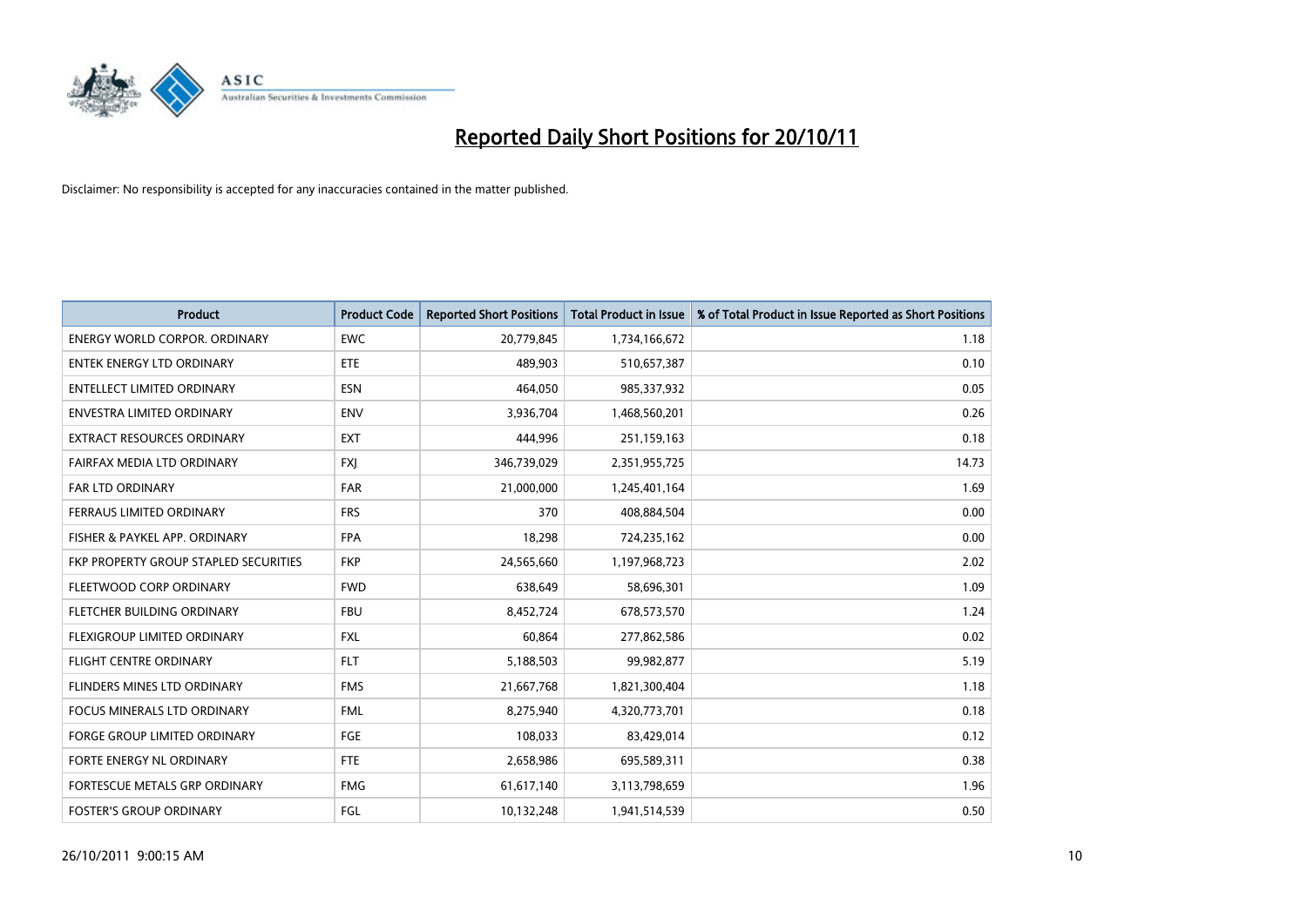

| <b>Product</b>                            | <b>Product Code</b> | <b>Reported Short Positions</b> | <b>Total Product in Issue</b> | % of Total Product in Issue Reported as Short Positions |
|-------------------------------------------|---------------------|---------------------------------|-------------------------------|---------------------------------------------------------|
| FTD CORPORATION ORDINARY                  | <b>FTD</b>          | 8,088                           | 36,474,593                    | 0.02                                                    |
| FUNTASTIC LIMITED ORDINARY                | <b>FUN</b>          | 322,528                         | 340,997,682                   | 0.09                                                    |
| <b>G.U.D. HOLDINGS ORDINARY</b>           | GUD                 | 459,456                         | 70,107,387                    | 0.64                                                    |
| <b>GALAXY RESOURCES ORDINARY</b>          | GXY                 | 2,851,545                       | 323,327,000                   | 0.88                                                    |
| <b>GEODYNAMICS LIMITED ORDINARY</b>       | GDY                 | 70,133                          | 337,084,174                   | 0.02                                                    |
| <b>GINDALBIE METALS LTD ORDINARY</b>      | GBG                 | 25,260,431                      | 1,135,565,349                 | 2.22                                                    |
| <b>GLOBAL MINING ORDINARY</b>             | <b>GMI</b>          | 8,951                           | 184,894,556                   | 0.00                                                    |
| <b>GLOUCESTER COAL ORDINARY</b>           | GCL                 | 1,547,450                       | 202,905,967                   | 0.75                                                    |
| <b>GME RESOURCES LTD ORDINARY</b>         | <b>GME</b>          | 800                             | 322,635,902                   | 0.00                                                    |
| <b>GOLD ONE INT LTD ORDINARY</b>          | GDO                 | 1,270,976                       | 809,004,592                   | 0.16                                                    |
| <b>GOLD ROAD RES LTD ORDINARY</b>         | <b>GOR</b>          | 1,435,783                       | 364,650,665                   | 0.39                                                    |
| <b>GOLDEN WEST RESOURCE ORDINARY</b>      | <b>GWR</b>          | 1.617                           | 192,082,567                   | 0.00                                                    |
| <b>GOODMAN FIELDER. DEFERRED</b>          | <b>GFFN</b>         | 136,068                         | 143,790,254                   | 0.09                                                    |
| <b>GOODMAN FIELDER, ORDINARY</b>          | <b>GFF</b>          | 73,756,439                      | 1,793,843,797                 | 4.11                                                    |
| <b>GOODMAN GROUP STAPLED US PROHIBIT.</b> | <b>GMG</b>          | 32,312,665                      | 7,394,907,651                 | 0.43                                                    |
| <b>GPT GROUP STAPLED SEC.</b>             | <b>GPT</b>          | 17,261,549                      | 1,836,242,729                 | 0.94                                                    |
| <b>GRAINCORP LIMITED A CLASS ORDINARY</b> | <b>GNC</b>          | 989,132                         | 198,318,900                   | 0.50                                                    |
| <b>GRANGE RESOURCES. ORDINARY</b>         | <b>GRR</b>          | 118,108                         | 1,153,937,134                 | 0.00                                                    |
| <b>GREENCAP LIMITED ORDINARY</b>          | GCG                 | 1                               | 262,515,385                   | 0.00                                                    |
| <b>GREENLAND MIN EN LTD ORDINARY</b>      | GGG                 | 2,920,580                       | 410,407,582                   | 0.69                                                    |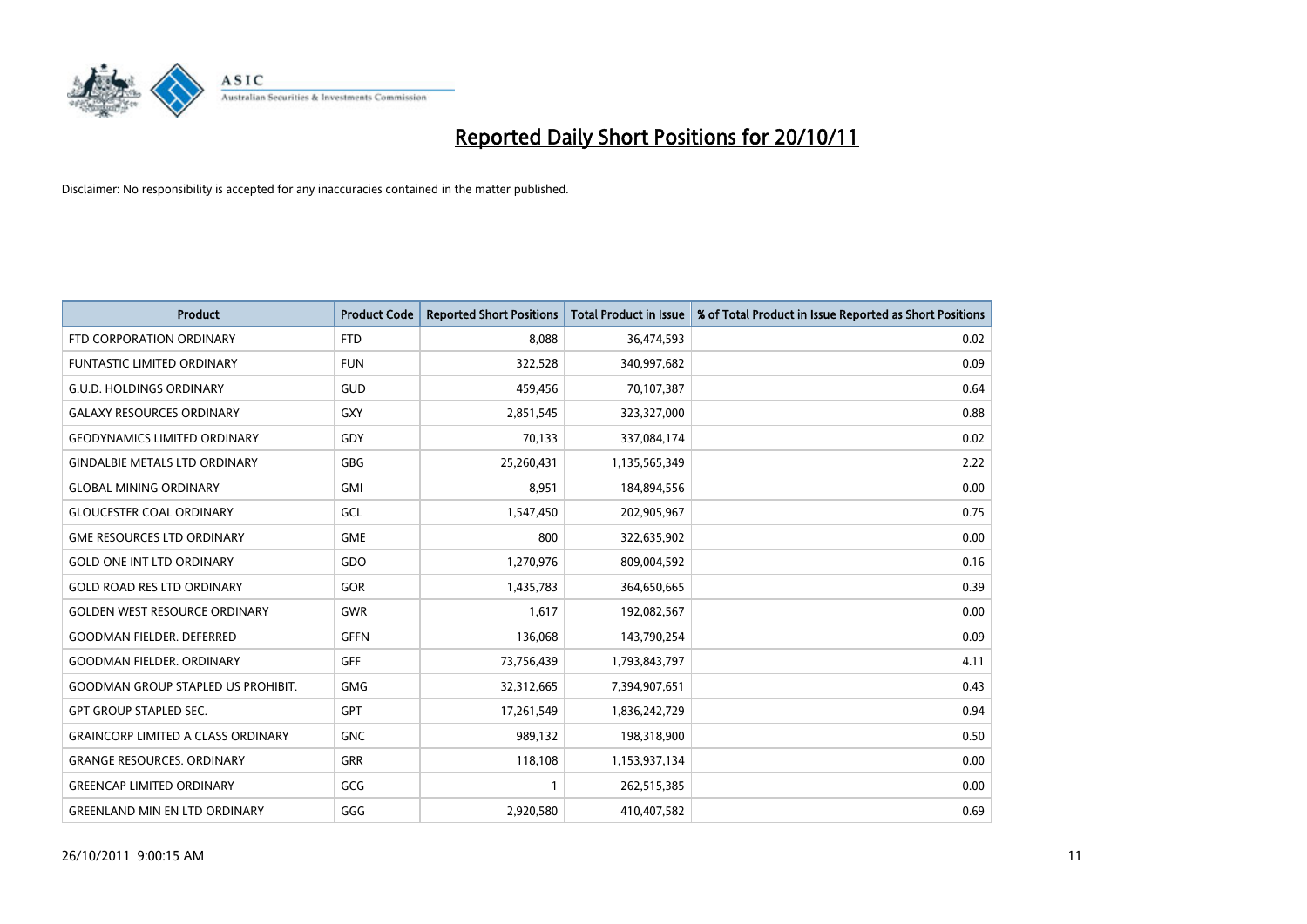

| <b>Product</b>                        | <b>Product Code</b> | <b>Reported Short Positions</b> | <b>Total Product in Issue</b> | % of Total Product in Issue Reported as Short Positions |
|---------------------------------------|---------------------|---------------------------------|-------------------------------|---------------------------------------------------------|
| <b>GRYPHON MINERALS LTD ORDINARY</b>  | GRY                 | 1,758,713                       | 300,122,058                   | 0.58                                                    |
| <b>GUILDFORD COAL LTD ORDINARY</b>    | <b>GUF</b>          | 2,243,507                       | 219,654,168                   | 1.03                                                    |
| <b>GUINNESS PEAT GROUP. CDI 1:1</b>   | <b>GPG</b>          | 54                              | 266,628,162                   | 0.00                                                    |
| <b>GUNNS LIMITED ORDINARY</b>         | <b>GNS</b>          | 55,258,925                      | 848,401,559                   | 6.50                                                    |
| <b>GWA GROUP LTD ORDINARY</b>         | <b>GWA</b>          | 11,665,698                      | 301,525,014                   | 3.89                                                    |
| <b>HARVEY NORMAN ORDINARY</b>         | <b>HVN</b>          | 60,441,148                      | 1,062,316,784                 | 5.72                                                    |
| HASTIE GROUP LIMITED ORDINARY         | <b>HST</b>          | 3,290,878                       | 1,369,040,011                 | 0.23                                                    |
| HASTINGS DIVERSIFIED STAPLED SECURITY | <b>HDF</b>          | 3,726,376                       | 530,001,072                   | 0.71                                                    |
| HEARTWARE INT INC CDI 35:1            | <b>HIN</b>          | 272,008                         | 48,598,550                    | 0.56                                                    |
| <b>HENDERSON GROUP CDI 1:1</b>        | <b>HGG</b>          | 11,478,467                      | 642,886,460                   | 1.80                                                    |
| HFA HOLDINGS LIMITED ORDINARY         | <b>HFA</b>          | 8,273                           | 117,332,831                   | 0.00                                                    |
| <b>HIGHLANDS PACIFIC ORDINARY</b>     | <b>HIG</b>          | 2,415,464                       | 686,082,148                   | 0.35                                                    |
| HILLGROVE RES LTD ORDINARY            | <b>HGO</b>          | 1,898,572                       | 793,698,575                   | 0.25                                                    |
| HILLS HOLDINGS LTD ORDINARY           | <b>HIL</b>          | 4,268,695                       | 247,928,145                   | 1.72                                                    |
| HORIZON OIL LIMITED ORDINARY          | <b>HZN</b>          | 16,001,580                      | 1,130,811,515                 | 1.41                                                    |
| HUNNU COAL LIMITED ORDINARY           | <b>HUN</b>          | 22,811                          | 218,565,002                   | 0.01                                                    |
| <b>IINET LIMITED ORDINARY</b>         | <b>IIN</b>          | 527,776                         | 149,717,226                   | 0.35                                                    |
| ILUKA RESOURCES ORDINARY              | ILU                 | 5,495,112                       | 418,700,517                   | 1.32                                                    |
| <b>IMDEX LIMITED ORDINARY</b>         | <b>IMD</b>          | 937,886                         | 204,447,435                   | 0.44                                                    |
| IMF (AUSTRALIA) LTD ORDINARY          | <b>IMF</b>          | 347.984                         | 123,828,193                   | 0.27                                                    |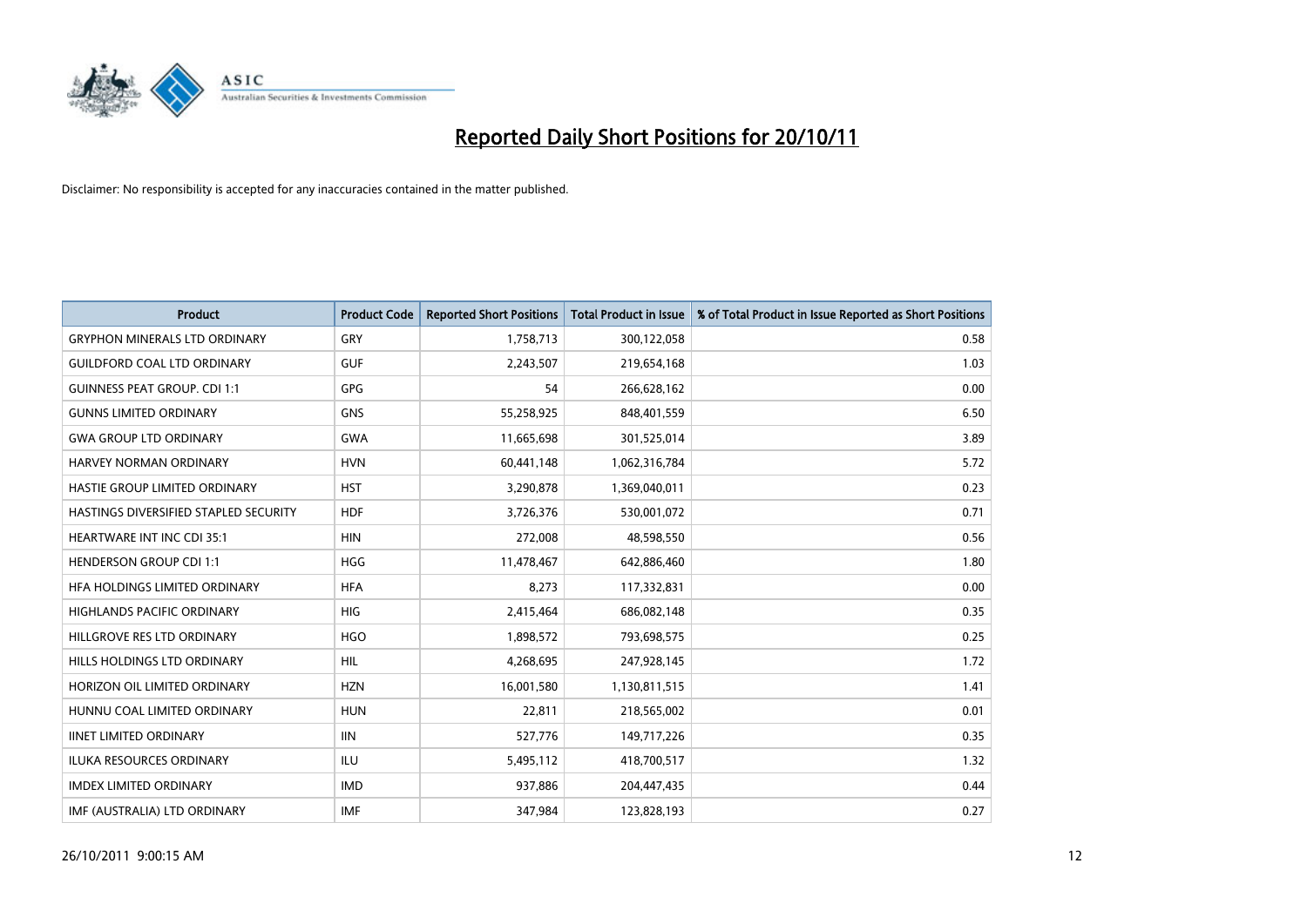

| <b>Product</b>                                | <b>Product Code</b> | <b>Reported Short Positions</b> | <b>Total Product in Issue</b> | % of Total Product in Issue Reported as Short Positions |
|-----------------------------------------------|---------------------|---------------------------------|-------------------------------|---------------------------------------------------------|
| <b>IMX RESOURCES LTD ORDINARY</b>             | <b>IXR</b>          | 20.000                          | 262,612,803                   | 0.01                                                    |
| <b>INCITEC PIVOT ORDINARY</b>                 | IPL                 | 606,686                         | 1,628,730,107                 | 0.03                                                    |
| <b>INDEPENDENCE GROUP ORDINARY</b>            | <b>IGO</b>          | 4,765,553                       | 202,907,135                   | 2.34                                                    |
| INDOPHIL RESOURCES ORDINARY                   | <b>IRN</b>          | 1,470,148                       | 995,437,860                   | 0.15                                                    |
| <b>INDUSTREA LIMITED ORDINARY</b>             | IDL                 | 1,055,130                       | 364,733,566                   | 0.27                                                    |
| <b>INFIGEN ENERGY STAPLED SECURITIES</b>      | <b>IFN</b>          | 5,026,128                       | 762,265,972                   | 0.67                                                    |
| ING RE COM GROUP STAPLED SECURITIES           | ILF.                | 3,583                           | 441,029,194                   | 0.00                                                    |
| <b>INSURANCE AUSTRALIA ORDINARY</b>           | IAG                 | 13,278,545                      | 2,079,034,021                 | 0.61                                                    |
| INTEGRA MINING LTD. ORDINARY                  | <b>IGR</b>          | 5,160,552                       | 843,743,881                   | 0.60                                                    |
| <b>INTREPID MINES ORDINARY</b>                | <b>IAU</b>          | 2,349,823                       | 522,374,199                   | 0.46                                                    |
| <b>INVESTA OFFICE FUND STAPLED SECURITIES</b> | <b>IOF</b>          | 12,540,637                      | 2,657,463,999                 | 0.47                                                    |
| <b>INVOCARE LIMITED ORDINARY</b>              | <b>IVC</b>          | 1,094,823                       | 110,030,298                   | 0.99                                                    |
| ION LIMITED ORDINARY                          | <b>ION</b>          | 164,453                         | 256,365,105                   | 0.06                                                    |
| <b>IOOF HOLDINGS LTD ORDINARY</b>             | IFL.                | 875,616                         | 229,794,395                   | 0.37                                                    |
| <b>IRESS MARKET TECH. ORDINARY</b>            | <b>IRE</b>          | 794,292                         | 127,036,010                   | 0.61                                                    |
| <b>IRON ORE HOLDINGS ORDINARY</b>             | <b>IOH</b>          | 20,025                          | 166,087,005                   | 0.01                                                    |
| ISHARES MSCI AUS 200 ISHARES MSCI AUS 200     | IOZ                 | 75,000                          | 2,326,394                     | 3.22                                                    |
| ISHARES MSCI EM MKTS CDI 1:1                  | IEM                 | 25,899                          | 425,700,000                   | 0.01                                                    |
| ISHARES S&P HIGH DIV ISHARES S&P HIGH DIV     | <b>IHD</b>          | 91,261                          | 2,201,253                     | 4.15                                                    |
| ISHARES SMALL ORDS ISHARES SMALL ORDS         | <b>ISO</b>          | 765,136                         | 5,401,916                     | 14.16                                                   |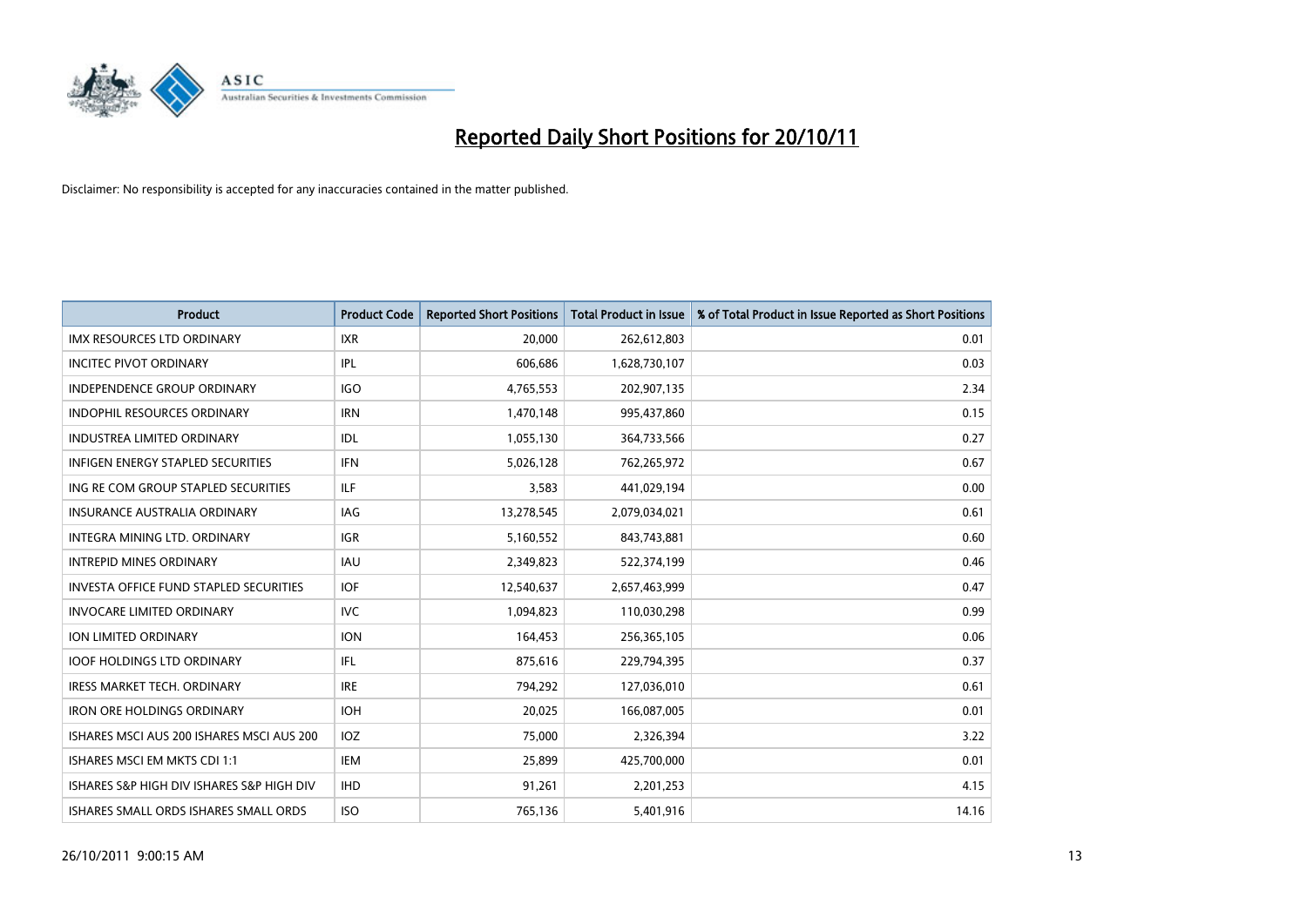

| <b>Product</b>                                  | <b>Product Code</b> | <b>Reported Short Positions</b> | <b>Total Product in Issue</b> | % of Total Product in Issue Reported as Short Positions |
|-------------------------------------------------|---------------------|---------------------------------|-------------------------------|---------------------------------------------------------|
| <b>IVANHOE AUSTRALIA ORDINARY</b>               | <b>IVA</b>          | 693,612                         | 484,165,340                   | 0.14                                                    |
| <b>JAMES HARDIE INDUST CHESS DEPOSITARY INT</b> | <b>IHX</b>          | 25,269,468                      | 435,640,582                   | 5.78                                                    |
| <b>JAMESON RESOURCES ORDINARY</b>               | <b>JAL</b>          | 1,600,000                       | 95,828,865                    | 1.67                                                    |
| <b>IB HI-FI LIMITED ORDINARY</b>                | <b>IBH</b>          | 19,630,889                      | 98,756,791                    | 19.86                                                   |
| <b>IUPITER MINES ORDINARY</b>                   | <b>IMS</b>          | 65,317                          | 1,561,235,037                 | 0.00                                                    |
| <b>KAGARA LTD ORDINARY</b>                      | KZL                 | 11,585,741                      | 718,068,836                   | 1.60                                                    |
| KAROON GAS AUSTRALIA ORDINARY                   | <b>KAR</b>          | 4,284,011                       | 221,420,769                   | 1.91                                                    |
| KATHMANDU HOLD LTD ORDINARY                     | <b>KMD</b>          | 2,050,609                       | 200,000,000                   | 1.02                                                    |
| <b>KEYBRIDGE CAPITAL ORDINARY</b>               | <b>KBC</b>          | 5,999                           | 172,070,564                   | 0.00                                                    |
| KIMBERLEY METALS LTD ORDINARY                   | <b>KBL</b>          | 1,820                           | 164,752,978                   | 0.00                                                    |
| KINGSGATE CONSOLID. ORDINARY                    | <b>KCN</b>          | 2,048,327                       | 139,039,834                   | 1.47                                                    |
| KINGSROSE MINING LTD ORDINARY                   | <b>KRM</b>          | 997,766                         | 267,323,726                   | 0.37                                                    |
| LEIGHTON HOLDINGS ORDINARY                      | LEI                 | 10,045,881                      | 336,515,596                   | 2.94                                                    |
| LEND LEASE GROUP UNIT/ORD STAPLED               | <b>LLC</b>          | 2,816,783                       | 571,804,090                   | 0.49                                                    |
| LINC ENERGY LTD ORDINARY                        | <b>LNC</b>          | 6,587,772                       | 503,418,900                   | 1.31                                                    |
| LIQUEFIED NATURAL ORDINARY                      | LNG                 | 370,140                         | 267,699,015                   | 0.14                                                    |
| <b>LYNAS CORPORATION ORDINARY</b>               | <b>LYC</b>          | 91,764,847                      | 1,713,846,913                 | 5.36                                                    |
| M2 TELECOMMUNICATION ORDINARY                   | <b>MTU</b>          | 199,215                         | 123,810,285                   | 0.15                                                    |
| MACARTHUR COAL ORDINARY                         | <b>MCC</b>          | 940,684                         | 302,092,343                   | 0.29                                                    |
| <b>MACMAHON HOLDINGS ORDINARY</b>               | <b>MAH</b>          | 4,924,793                       | 738,631,705                   | 0.65                                                    |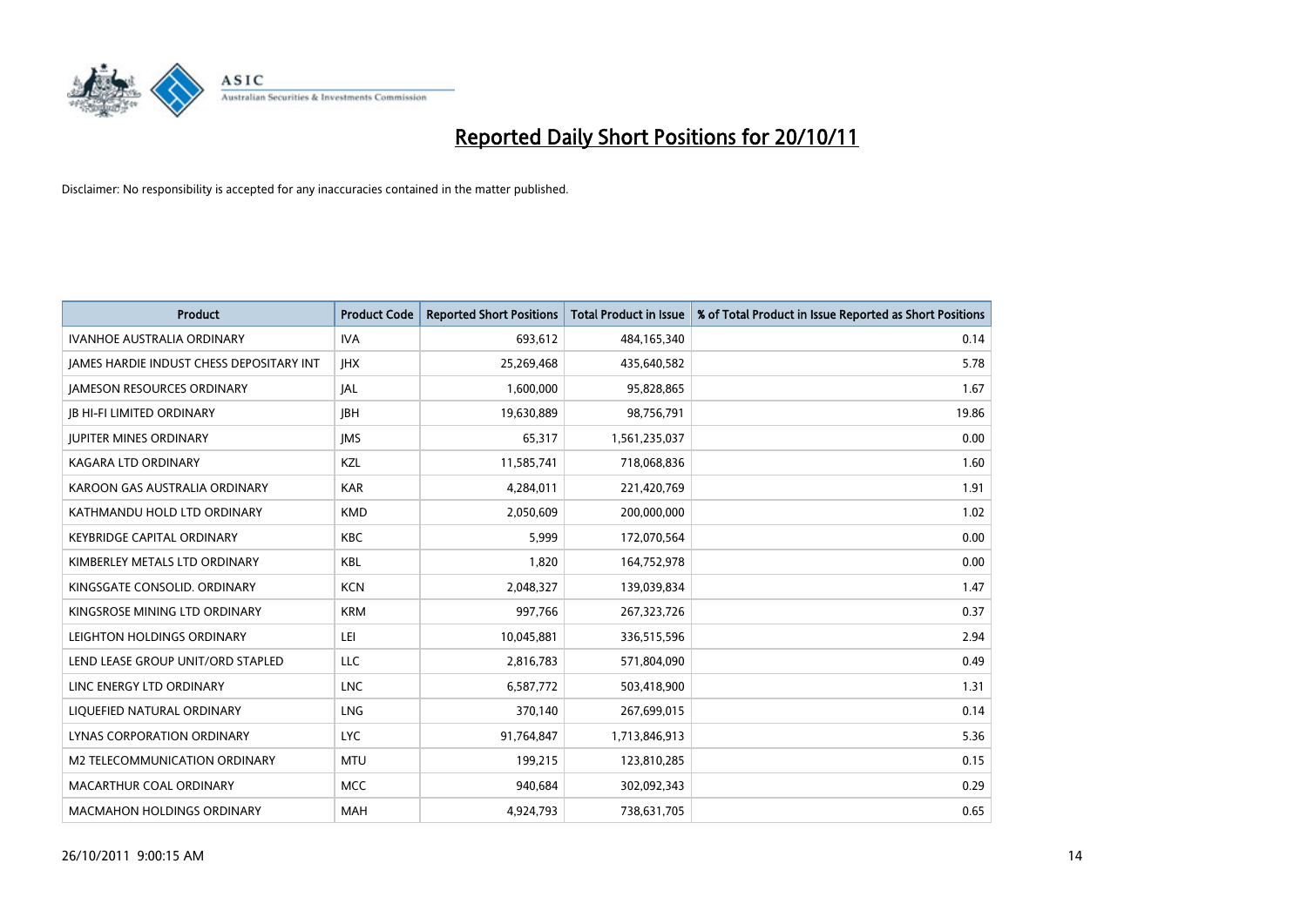

| <b>Product</b>                        | <b>Product Code</b> | <b>Reported Short Positions</b> | <b>Total Product in Issue</b> | % of Total Product in Issue Reported as Short Positions |
|---------------------------------------|---------------------|---------------------------------|-------------------------------|---------------------------------------------------------|
| MACO ATLAS ROADS GRP ORDINARY STAPLED | <b>MOA</b>          | 13,889,101                      | 464,279,594                   | 3.00                                                    |
| MACQUARIE GROUP LTD ORDINARY          | <b>MOG</b>          | 5,786,330                       | 348,285,032                   | 1.63                                                    |
| MAP GROUP STAPLED US PROHIBIT.        | <b>MAP</b>          | 5,870,134                       | 1,861,210,782                 | 0.30                                                    |
| MATRIX C & E LTD ORDINARY             | <b>MCE</b>          | 410,321                         | 77,081,507                    | 0.51                                                    |
| MCMILLAN SHAKESPEARE ORDINARY         | <b>MMS</b>          | 31,274                          | 68,317,790                    | 0.04                                                    |
| MCPHERSON'S LTD ORDINARY              | <b>MCP</b>          | 14,050                          | 72,401,758                    | 0.02                                                    |
| MEDUSA MINING LTD ORDINARY            | <b>MML</b>          | 710,653                         | 188,827,911                   | 0.37                                                    |
| MELBOURNE IT LIMITED ORDINARY         | <b>MLB</b>          | 136,142                         | 81,352,178                    | 0.17                                                    |
| MEO AUSTRALIA LTD ORDINARY            | <b>MEO</b>          | 332,510                         | 539,913,260                   | 0.06                                                    |
| <b>MERMAID MARINE ORDINARY</b>        | <b>MRM</b>          | 1,143,665                       | 217,718,357                   | 0.51                                                    |
| MESOBLAST LIMITED ORDINARY            | <b>MSB</b>          | 5,968,176                       | 280,425,258                   | 2.13                                                    |
| METALS X LIMITED ORDINARY             | <b>MLX</b>          | 326,940                         | 1,340,453,375                 | 0.03                                                    |
| METCASH LIMITED ORDINARY              | <b>MTS</b>          | 31,154,750                      | 771,343,008                   | 4.06                                                    |
| METGASCO LIMITED ORDINARY             | <b>MEL</b>          | 235,435                         | 337,396,221                   | 0.07                                                    |
| METMINCO LIMITED ORDINARY             | <b>MNC</b>          | 836,156                         | 1,462,616,146                 | 0.06                                                    |
| MHM METALS LIMITED ORDINARY           | <b>MHM</b>          | 231,877                         | 102,334,203                   | 0.23                                                    |
| MICLYN EXP OFFSHR ORDINARY            | <b>MIO</b>          | 19,801                          | 274,618,684                   | 0.01                                                    |
| MILLENNIUM MIN LTD ORDINARY           | <b>MOY</b>          | 4,138,400                       | 2,999,828,232                 | 0.14                                                    |
| MINARA RESOURCES ORDINARY             | <b>MRE</b>          | 226,325                         | 1,169,424,487                 | 0.03                                                    |
| MINCOR RESOURCES NL ORDINARY          | <b>MCR</b>          | 1,250,995                       | 196,645,804                   | 0.64                                                    |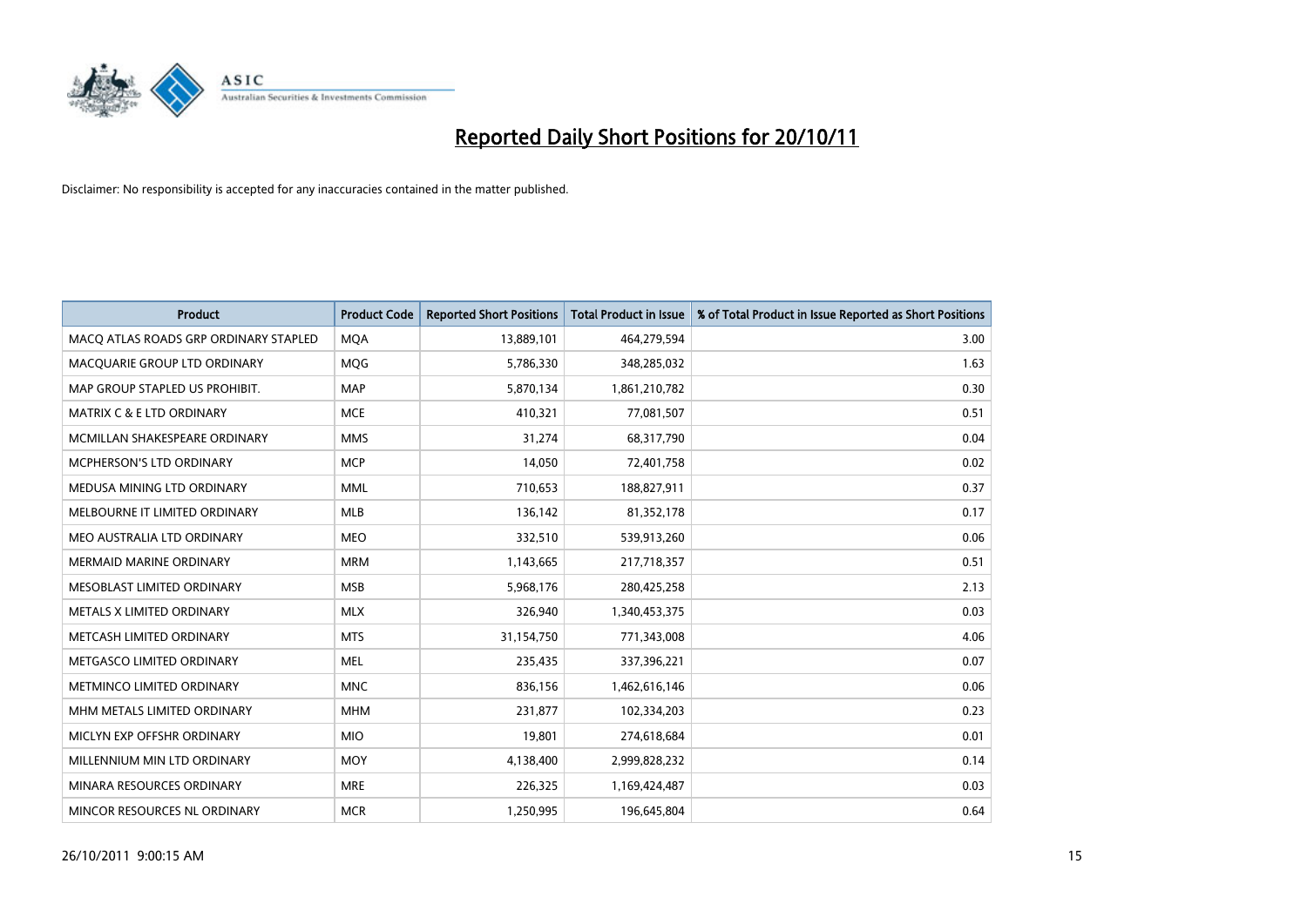

| <b>Product</b>                    | <b>Product Code</b> | <b>Reported Short Positions</b> | <b>Total Product in Issue</b> | % of Total Product in Issue Reported as Short Positions |
|-----------------------------------|---------------------|---------------------------------|-------------------------------|---------------------------------------------------------|
| MINEMAKERS LIMITED ORDINARY       | <b>MAK</b>          | 44,227                          | 227,003,950                   | 0.02                                                    |
| MINERAL DEPOSITS ORDINARY         | <b>MDL</b>          | 495,604                         | 83,538,786                    | 0.58                                                    |
| MINERAL RESOURCES, ORDINARY       | <b>MIN</b>          | 702,544                         | 183,884,367                   | 0.37                                                    |
| MIRABELA NICKEL LTD ORDINARY      | <b>MBN</b>          | 17,456,763                      | 491,781,237                   | 3.54                                                    |
| MIRVAC GROUP STAPLED SECURITIES   | <b>MGR</b>          | 37,752,278                      | 3,416,924,188                 | 1.08                                                    |
| <b>MOLOPO ENERGY LTD ORDINARY</b> | <b>MPO</b>          | 1,814,199                       | 245,579,810                   | 0.73                                                    |
| MONADELPHOUS GROUP ORDINARY       | <b>MND</b>          | 1,739,831                       | 88,674,327                    | 2.00                                                    |
| MORTGAGE CHOICE LTD ORDINARY      | <b>MOC</b>          | 293,752                         | 119,948,255                   | 0.24                                                    |
| <b>MOUNT GIBSON IRON ORDINARY</b> | <b>MGX</b>          | 15,676,709                      | 1,082,570,693                 | 1.46                                                    |
| MULTIPLEX SITES SITES             | <b>MXUPA</b>        | 22                              | 4,500,000                     | 0.00                                                    |
| MURCHISON METALS LTD ORDINARY     | <b>MMX</b>          | 19,421,749                      | 437,354,555                   | 4.44                                                    |
| MYER HOLDINGS LTD ORDINARY        | <b>MYR</b>          | 55,262,565                      | 583,384,551                   | 9.46                                                    |
| <b>MYSTATE LIMITED ORDINARY</b>   | <b>MYS</b>          | 1,400                           | 67,463,454                    | 0.00                                                    |
| NANOSONICS LIMITED ORDINARY       | <b>NAN</b>          | 94                              | 230,528,535                   | 0.00                                                    |
| NATIONAL AUST. BANK ORDINARY      | <b>NAB</b>          | 23,465,860                      | 2,201,188,437                 | 1.04                                                    |
| NATURAL FUEL LIMITED ORDINARY     | <b>NFL</b>          |                                 | 1,121,912                     | 0.00                                                    |
| NAVITAS LIMITED ORDINARY          | <b>NVT</b>          | 2,534,990                       | 375,318,628                   | 0.66                                                    |
| NEPTUNE MARINE ORDINARY           | <b>NMS</b>          | 182,253                         | 1,748,545,632                 | 0.01                                                    |
| NEW HOPE CORPORATION ORDINARY     | <b>NHC</b>          | 646,133                         | 830,230,549                   | 0.07                                                    |
| NEWCREST MINING ORDINARY          | <b>NCM</b>          | 1,882,213                       | 765,000,000                   | 0.22                                                    |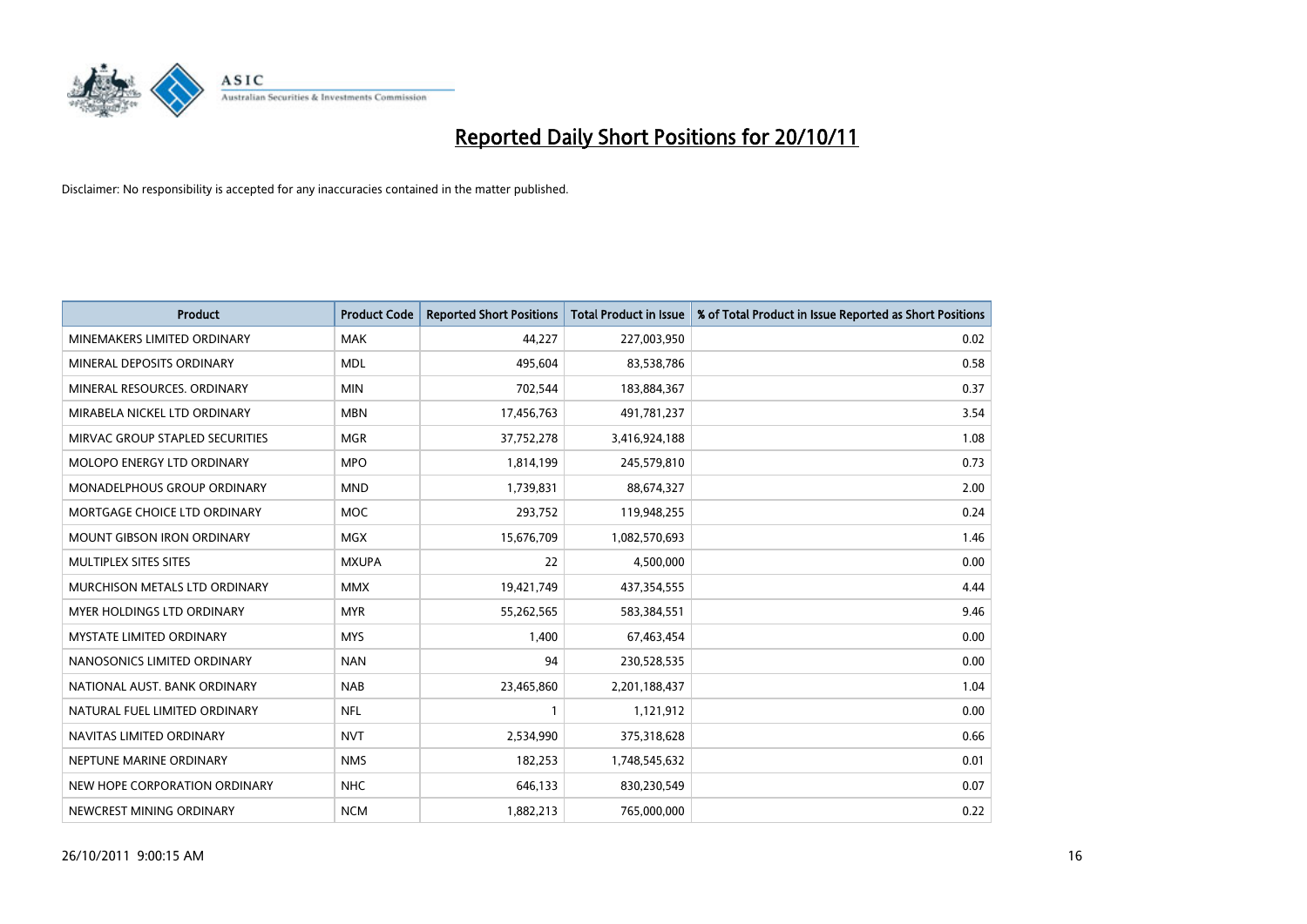

| <b>Product</b>                        | <b>Product Code</b> | <b>Reported Short Positions</b> | <b>Total Product in Issue</b> | % of Total Product in Issue Reported as Short Positions |
|---------------------------------------|---------------------|---------------------------------|-------------------------------|---------------------------------------------------------|
| NEWS CORP A NON-VOTING CDI            | <b>NWSLV</b>        | 4,653,831                       | 1,739,374,679                 | 0.26                                                    |
| NEWS CORP B VOTING CDI                | <b>NWS</b>          | 3,573,102                       | 798,520,953                   | 0.44                                                    |
| NEXBIS LIMITED ORDINARY               | <b>NBS</b>          | 63,733                          | 798,356,704                   | 0.01                                                    |
| NEXTDC LIMITED ORDINARY               | <b>NXT</b>          | 22,857                          | 123,533,558                   | 0.02                                                    |
| NEXUS ENERGY LIMITED ORDINARY         | <b>NXS</b>          | 7,759,458                       | 1,326,697,820                 | 0.58                                                    |
| NIB HOLDINGS LIMITED ORDINARY         | <b>NHF</b>          | 104,911                         | 466,733,110                   | 0.02                                                    |
| NIDO PETROLEUM ORDINARY               | <b>NDO</b>          | 531,319                         | 1,389,163,151                 | 0.04                                                    |
| NOBLE MINERAL RES ORDINARY            | <b>NMG</b>          | 4,134,721                       | 522,308,820                   | 0.80                                                    |
| NORTHERN IRON LTD ORDINARY            | <b>NFE</b>          | 892,757                         | 336,084,863                   | 0.25                                                    |
| NRW HOLDINGS LIMITED ORDINARY         | <b>NWH</b>          | 332,093                         | 278,888,011                   | 0.10                                                    |
| NUCOAL RESOURCES NL ORDINARY          | <b>NCR</b>          | 79,200                          | 441,129,875                   | 0.02                                                    |
| NUFARM LIMITED ORDINARY               | <b>NUF</b>          | 4,258,887                       | 261,833,005                   | 1.64                                                    |
| OAKTON LIMITED ORDINARY               | <b>OKN</b>          | 646,992                         | 93,800,235                    | 0.69                                                    |
| OCEANAGOLD CORP. CHESS DEPOSITARY INT | <b>OGC</b>          | 453,596                         | 262,609,273                   | 0.16                                                    |
| OCEANIA CAPITAL LTD ORDINARY          | <b>OCP</b>          | 2,500                           | 91,921,295                    | 0.00                                                    |
| OIL SEARCH LTD ORDINARY               | OSH                 | 10,044,315                      | 1,325,155,171                 | 0.73                                                    |
| OM HOLDINGS LIMITED ORDINARY          | OMH                 | 10,525,603                      | 504,105,150                   | 2.08                                                    |
| ONESTEEL LIMITED ORDINARY             | OST                 | 26,622,971                      | 1,342,393,583                 | 2.00                                                    |
| ORICA LIMITED ORDINARY                | ORI                 | 2,358,591                       | 363,966,570                   | 0.63                                                    |
| ORIGIN ENERGY ORDINARY                | <b>ORG</b>          | 3,408,928                       | 1,086,067,730                 | 0.32                                                    |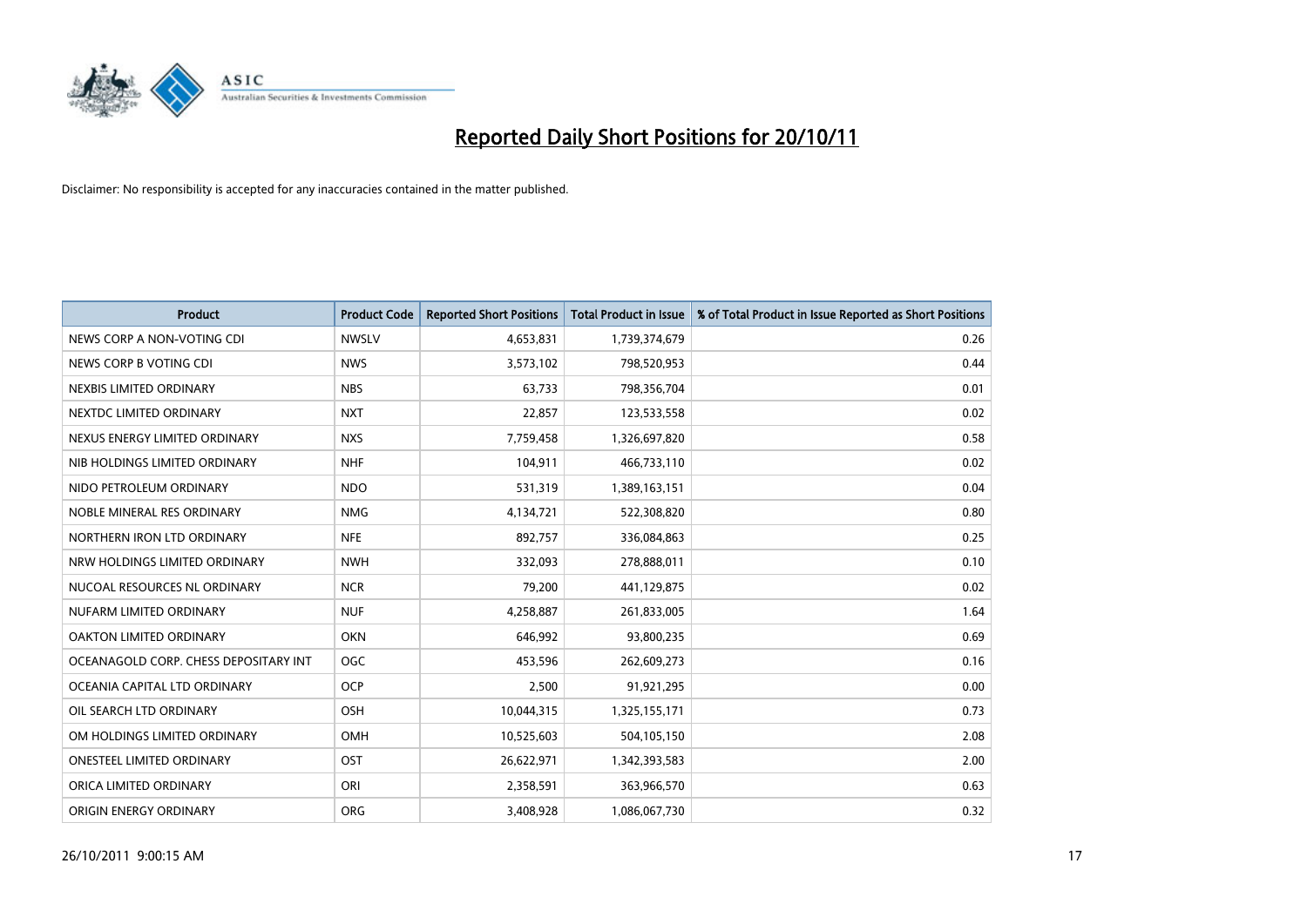

| <b>Product</b>                | <b>Product Code</b> | <b>Reported Short Positions</b> | <b>Total Product in Issue</b> | % of Total Product in Issue Reported as Short Positions |
|-------------------------------|---------------------|---------------------------------|-------------------------------|---------------------------------------------------------|
| OROCOBRE LIMITED ORDINARY     | <b>ORE</b>          | 47,972                          | 103,195,029                   | 0.04                                                    |
| OROTONGROUP LIMITED ORDINARY  | ORL                 | 5,935                           | 40,880,902                    | 0.01                                                    |
| OTTO ENERGY LIMITED ORDINARY  | <b>OEL</b>          | 109,204                         | 1,138,290,071                 | 0.01                                                    |
| OZ MINERALS ORDINARY          | OZL                 | 11,010,849                      | 323,877,514                   | 3.41                                                    |
| PACIFIC BRANDS ORDINARY       | <b>PBG</b>          | 8,839,738                       | 931,386,248                   | 0.96                                                    |
| PALADIN ENERGY LTD ORDINARY   | <b>PDN</b>          | 27,897,360                      | 835,391,964                   | 3.34                                                    |
| PANAUST LIMITED ORDINARY      | <b>PNA</b>          | 14,328,232                      | 593,892,185                   | 2.40                                                    |
| PANORAMIC RESOURCES ORDINARY  | PAN                 | 366,075                         | 207,050,710                   | 0.17                                                    |
| PAPERLINX LIMITED ORDINARY    | <b>PPX</b>          | 4,280,053                       | 609,280,761                   | 0.71                                                    |
| PAPILLON RES LTD ORDINARY     | <b>PIR</b>          | 396,556                         | 208,259,519                   | 0.19                                                    |
| PATTIES FOODS LTD ORDINARY    | PFL                 |                                 | 138,989,223                   | 0.00                                                    |
| PEAK RESOURCES ORDINARY       | <b>PEK</b>          | 20,073                          | 155,979,643                   | 0.01                                                    |
| PEET LIMITED ORDINARY         | <b>PPC</b>          | 74,928                          | 318,038,544                   | 0.02                                                    |
| PENINSULA ENERGY LTD ORDINARY | <b>PEN</b>          | 1,493,377                       | 2,135,490,443                 | 0.07                                                    |
| PERILYA LIMITED ORDINARY      | PEM                 | 324,841                         | 526,075,563                   | 0.06                                                    |
| PERPETUAL LIMITED ORDINARY    | <b>PPT</b>          | 3,033,898                       | 44,692,304                    | 6.77                                                    |
| PERSEUS MINING LTD ORDINARY   | PRU                 | 1,910,779                       | 426,717,088                   | 0.44                                                    |
| PETSEC ENERGY ORDINARY        | <b>PSA</b>          | 223,332                         | 231,283,622                   | 0.10                                                    |
| PHARMAXIS LTD ORDINARY        | <b>PXS</b>          | 1,968,046                       | 229,116,309                   | 0.86                                                    |
| PHOSPHAGENICS LTD. ORDINARY   | POH                 | 1,023,767                       | 823,593,731                   | 0.12                                                    |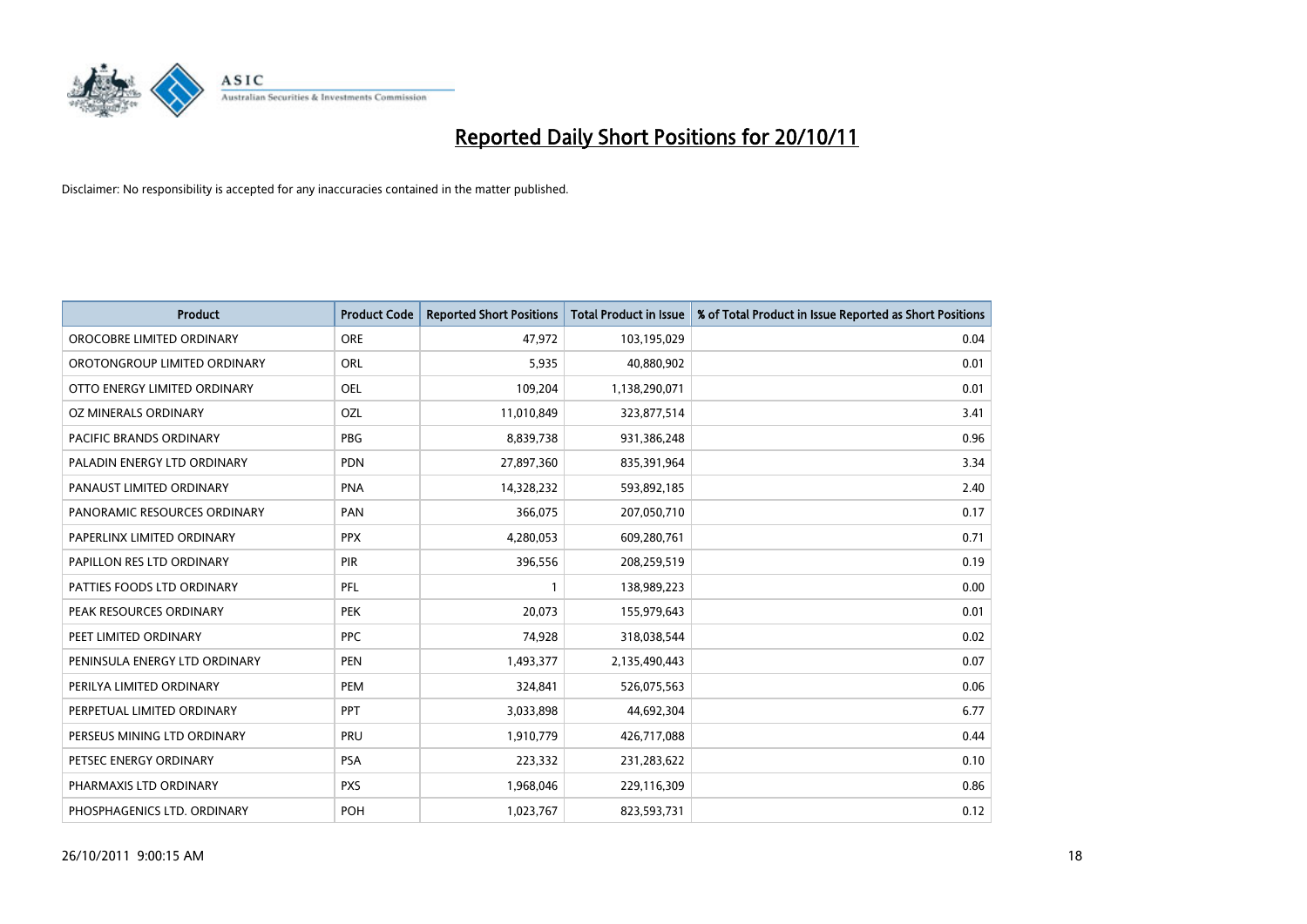

| <b>Product</b>                      | <b>Product Code</b> | <b>Reported Short Positions</b> | <b>Total Product in Issue</b> | % of Total Product in Issue Reported as Short Positions |
|-------------------------------------|---------------------|---------------------------------|-------------------------------|---------------------------------------------------------|
| PHOTON GROUP LTD ORDINARY           | PGA                 | 250,510                         | 1,540,886,866                 | 0.02                                                    |
| PLATINUM ASSET ORDINARY             | <b>PTM</b>          | 6,756,374                       | 561,347,878                   | 1.20                                                    |
| PLATINUM AUSTRALIA ORDINARY         | <b>PLA</b>          | 4,280,251                       | 417,130,039                   | 1.03                                                    |
| PLATINUM CAPITAL LTD ORDINARY       | <b>PMC</b>          |                                 | 165,756,878                   | 0.00                                                    |
| PMP LIMITED ORDINARY                | <b>PMP</b>          | 1,894                           | 329,842,473                   | 0.00                                                    |
| PORT BOUVARD LIMITED ORDINARY       | PBD                 | 6,754                           | 593,868,295                   | 0.00                                                    |
| PREMIER INVESTMENTS ORDINARY        | <b>PMV</b>          | 138,350                         | 155,062,831                   | 0.09                                                    |
| PRIMA BIOMED LTD ORDINARY           | <b>PRR</b>          | 3,298,236                       | 1,010,350,017                 | 0.33                                                    |
| PRIMARY HEALTH CARE ORDINARY        | <b>PRY</b>          | 10,128,906                      | 500,336,679                   | 2.02                                                    |
| PRIME MEDIA GRP LTD ORDINARY        | <b>PRT</b>          | 2,305                           | 366,330,303                   | 0.00                                                    |
| PRIMEAG AUSTRALIA ORDINARY          | PAG                 |                                 | 266,394,444                   | 0.00                                                    |
| PROGEN PHARMACEUTIC ORDINARY        | PGL                 | 151,596                         | 24,709,097                    | 0.61                                                    |
| PROGRAMMED ORDINARY                 | PRG                 | 531,088                         | 118,169,908                   | 0.44                                                    |
| <b>PSIVIDA CORP CDI 1:1</b>         | <b>PVA</b>          | 6,878                           | 8,737,186                     | 0.08                                                    |
| <b>QANTAS AIRWAYS ORDINARY</b>      | QAN                 | 34,466,059                      | 2,265,123,620                 | 1.52                                                    |
| <b>OBE INSURANCE GROUP ORDINARY</b> | <b>OBE</b>          | 27,701,471                      | 1,115,545,692                 | 2.46                                                    |
| OR NATIONAL LIMITED ORDINARY        | <b>ORN</b>          | 19,519,454                      | 2,440,000,000                 | 0.79                                                    |
| <b>QUBE LOGISTICS HLDG ORDINARY</b> | QUB                 | 417,067                         | 801,927,594                   | 0.05                                                    |
| RAMELIUS RESOURCES ORDINARY         | <b>RMS</b>          | 92,681                          | 291,773,665                   | 0.02                                                    |
| RAMSAY HEALTH CARE ORDINARY         | <b>RHC</b>          | 1,110,482                       | 202,081,252                   | 0.53                                                    |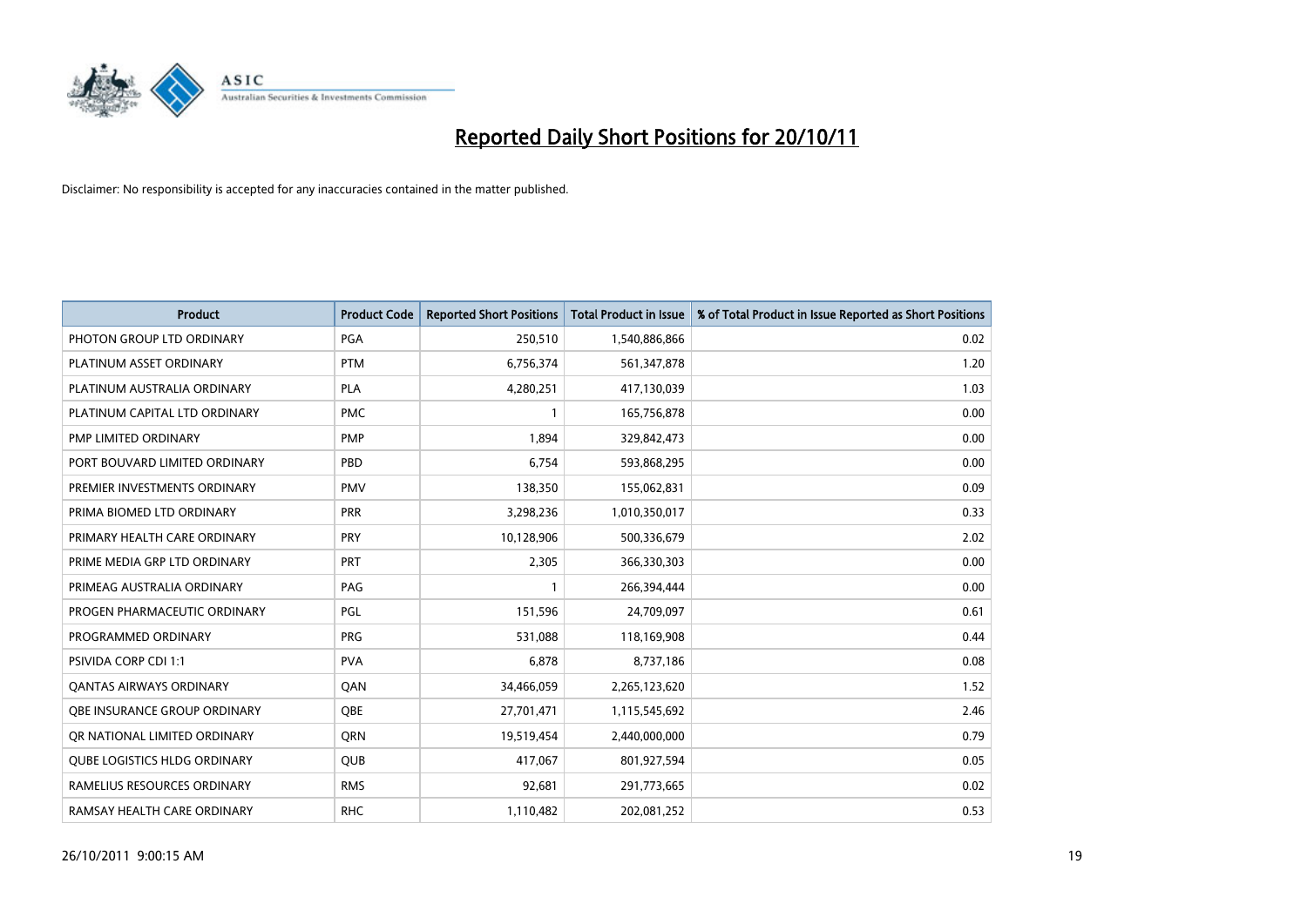

| <b>Product</b>                    | <b>Product Code</b> | <b>Reported Short Positions</b> | <b>Total Product in Issue</b> | % of Total Product in Issue Reported as Short Positions |
|-----------------------------------|---------------------|---------------------------------|-------------------------------|---------------------------------------------------------|
| <b>RCR TOMLINSON ORDINARY</b>     | <b>RCR</b>          | 69,154                          | 133,010,172                   | 0.05                                                    |
| <b>REA GROUP ORDINARY</b>         | <b>REA</b>          | 398,323                         | 131,714,699                   | 0.30                                                    |
| <b>RECKON LIMITED ORDINARY</b>    | <b>RKN</b>          | 845,000                         | 133,354,672                   | 0.63                                                    |
| RED FORK ENERGY ORDINARY          | <b>RFE</b>          | 7,696                           | 269,769,853                   | 0.00                                                    |
| REDBANK ENERGY LTD ORDINARY       | AEI                 | 19                              | 786,287                       | 0.00                                                    |
| REED RESOURCES LTD ORDINARY       | <b>RDR</b>          | 303,916                         | 264,742,501                   | 0.11                                                    |
| REGIS RESOURCES ORDINARY          | <b>RRL</b>          | 821,445                         | 433,857,441                   | 0.19                                                    |
| RESMED INC CDI 10:1               | <b>RMD</b>          | 6,380,945                       | 1,556,242,300                 | 0.39                                                    |
| <b>RESOLUTE MINING ORDINARY</b>   | <b>RSG</b>          | 6,964,763                       | 469,031,918                   | 1.51                                                    |
| RESOURCE AND INVEST. ORDINARY     | <b>RNI</b>          | 69                              | 124,984,308                   | 0.00                                                    |
| RESOURCE GENERATION ORDINARY      | <b>RES</b>          | 368,801                         | 262,895,652                   | 0.14                                                    |
| RETAIL FOOD GROUP ORDINARY        | <b>RFG</b>          | 20,505                          | 108,219,282                   | 0.02                                                    |
| REVERSE CORP LIMITED ORDINARY     | <b>REF</b>          | 25,141                          | 92,382,175                    | 0.03                                                    |
| REX MINERALS LIMITED ORDINARY     | <b>RXM</b>          | 1,483,767                       | 153,635,519                   | 0.95                                                    |
| <b>RHG LIMITED ORDINARY</b>       | <b>RHG</b>          | 31,776                          | 308,483,177                   | 0.01                                                    |
| RIALTO ENERGY ORDINARY            | <b>RIA</b>          | 188,616                         | 375,006,264                   | 0.05                                                    |
| RIDLEY CORPORATION ORDINARY       | <b>RIC</b>          | 525,855                         | 307,817,071                   | 0.18                                                    |
| RIO TINTO LIMITED ORDINARY        | <b>RIO</b>          | 24,904,721                      | 435,758,720                   | 5.70                                                    |
| <b>RIVERCITY MOTORWAY STAPLED</b> | <b>RCY</b>          | 132,000                         | 957,010,115                   | 0.01                                                    |
| ROC OIL COMPANY ORDINARY          | <b>ROC</b>          | 2,435,515                       | 685,797,763                   | 0.35                                                    |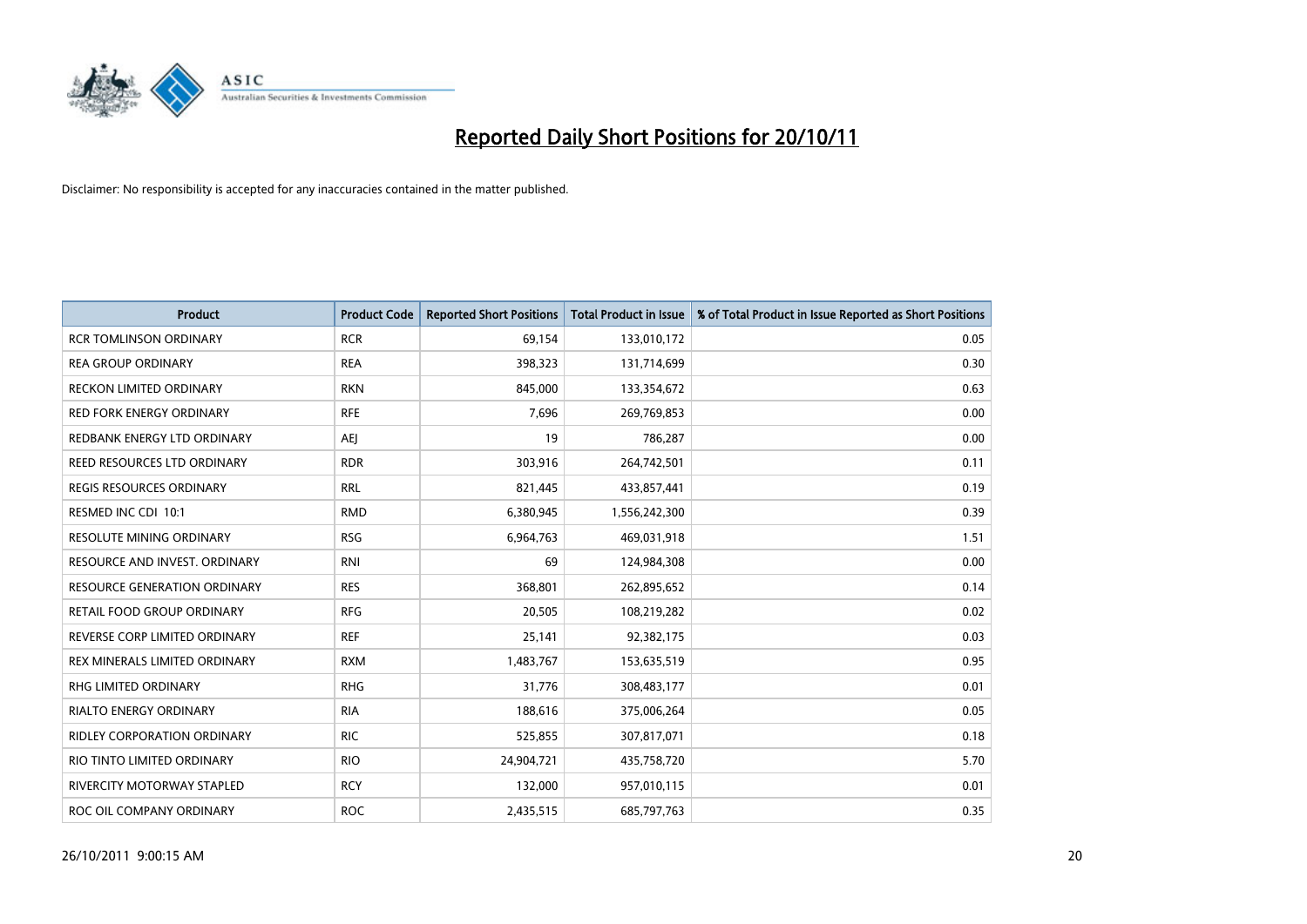

| <b>Product</b>                | <b>Product Code</b> | <b>Reported Short Positions</b> | <b>Total Product in Issue</b> | % of Total Product in Issue Reported as Short Positions |
|-------------------------------|---------------------|---------------------------------|-------------------------------|---------------------------------------------------------|
| ROYAL WOLF HOLDINGS ORDINARY  | <b>RWH</b>          | 60.000                          | 100,387,052                   | 0.06                                                    |
| SAI GLOBAL LIMITED ORDINARY   | SAI                 | 1,725,332                       | 202,176,688                   | 0.85                                                    |
| SALMAT LIMITED ORDINARY       | <b>SLM</b>          | 231,484                         | 159,802,174                   | 0.14                                                    |
| SAMSON OIL & GAS LTD ORDINARY | <b>SSN</b>          | 156,852                         | 1,750,169,370                 | 0.00                                                    |
| SANDFIRE RESOURCES ORDINARY   | <b>SFR</b>          | 2,449,102                       | 150,879,969                   | 1.62                                                    |
| <b>SANTOS LTD ORDINARY</b>    | <b>STO</b>          | 20,812,248                      | 889,615,430                   | 2.35                                                    |
| SARACEN MINERAL ORDINARY      | <b>SAR</b>          | 4,477,101                       | 566,151,415                   | 0.79                                                    |
| SEDGMAN LIMITED ORDINARY      | <b>SDM</b>          | 320,594                         | 211,993,676                   | 0.15                                                    |
| SEEK LIMITED ORDINARY         | <b>SEK</b>          | 18,470,763                      | 337,079,207                   | 5.48                                                    |
| SELECT HARVESTS ORDINARY      | SHV                 | 405,781                         | 56,392,664                    | 0.72                                                    |
| SENETAS CORPORATION ORDINARY  | <b>SEN</b>          | 756,999                         | 463,105,195                   | 0.16                                                    |
| SENEX ENERGY LIMITED ORDINARY | <b>SXY</b>          | 400,000                         | 915,159,081                   | 0.04                                                    |
| SERVCORP LIMITED ORDINARY     | SRV                 | 26,183                          | 98,440,807                    | 0.03                                                    |
| SERVICE STREAM ORDINARY       | SSM                 | 344,663                         | 283,418,867                   | 0.12                                                    |
| SEVEN GROUP HOLDINGS ORDINARY | <b>SVW</b>          | 618,281                         | 306,410,281                   | 0.21                                                    |
| SEVEN WEST MEDIA LTD ORDINARY | <b>SWM</b>          | 2,860,312                       | 645,719,542                   | 0.46                                                    |
| SIGMA PHARMACEUTICAL ORDINARY | <b>SIP</b>          | 10,621,164                      | 1,178,626,572                 | 0.91                                                    |
| SILEX SYSTEMS ORDINARY        | <b>SLX</b>          | 607,796                         | 170,133,997                   | 0.35                                                    |
| SILVER LAKE RESOURCE ORDINARY | <b>SLR</b>          | 215,248                         | 185,302,830                   | 0.12                                                    |
| SIMS METAL MGMT LTD ORDINARY  | SGM                 | 3,276,474                       | 206,038,714                   | 1.59                                                    |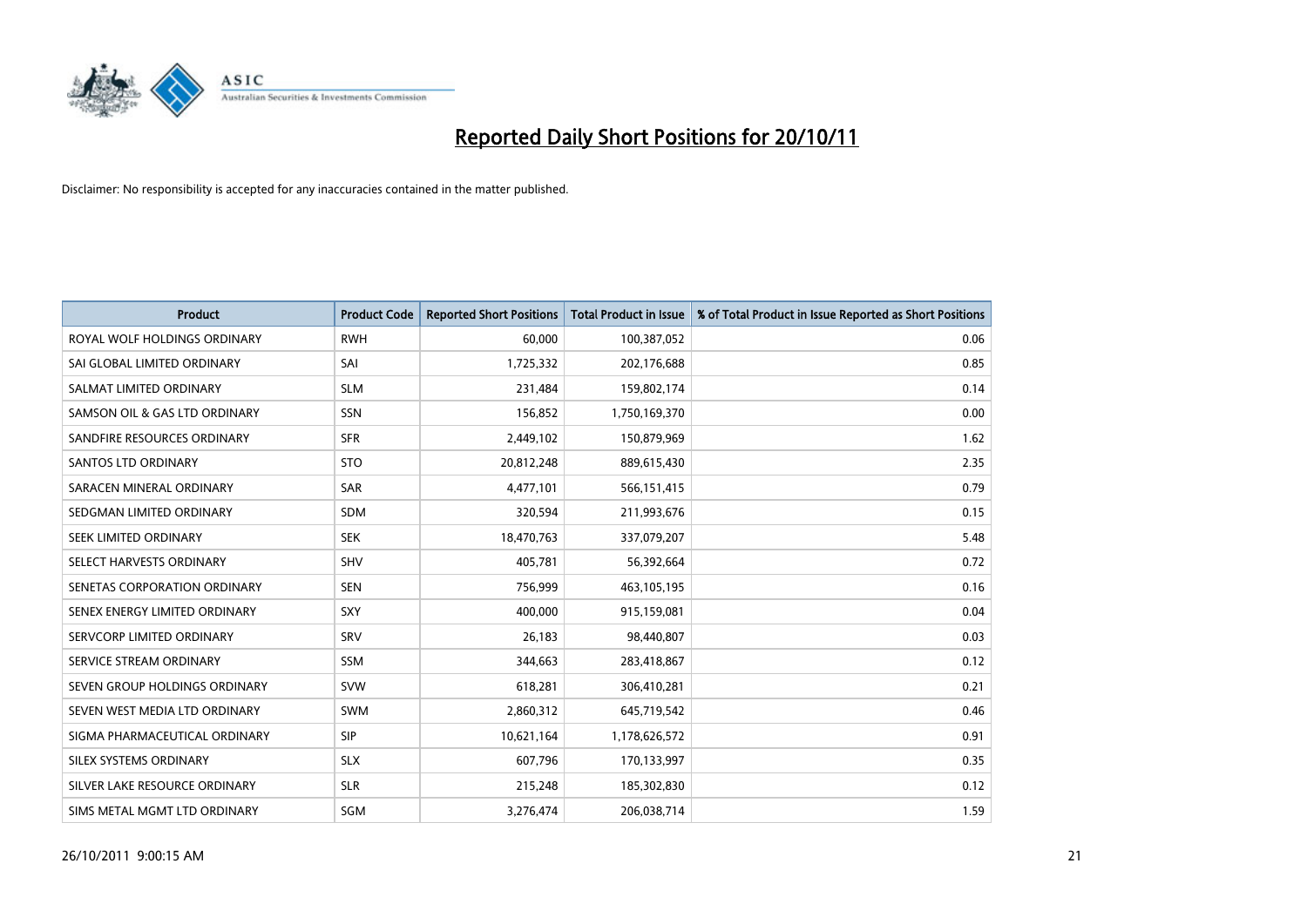

| <b>Product</b>                           | <b>Product Code</b> | <b>Reported Short Positions</b> | <b>Total Product in Issue</b> | % of Total Product in Issue Reported as Short Positions |
|------------------------------------------|---------------------|---------------------------------|-------------------------------|---------------------------------------------------------|
| SINGAPORE TELECOMM. CHESS DEPOSITARY INT | SGT                 | 6,802,195                       | 181,963,571                   | 3.73                                                    |
| SIRIUS RESOURCES NL ORDINARY             | <b>SIR</b>          | 82,500                          | 137,134,586                   | 0.06                                                    |
| SIRTEX MEDICAL ORDINARY                  | <b>SRX</b>          | 2,534                           | 55,768,136                    | 0.00                                                    |
| SKILLED GROUP LTD ORDINARY               | <b>SKE</b>          | 57,654                          | 233, 243, 776                 | 0.02                                                    |
| SKY CITY ENTERTAIN, ORDINARY             | <b>SKC</b>          | 593,124                         | 576,958,340                   | 0.10                                                    |
| SMS MANAGEMENT, ORDINARY                 | <b>SMX</b>          | 136,624                         | 68,290,180                    | 0.19                                                    |
| SONIC HEALTHCARE ORDINARY                | <b>SHL</b>          | 5,733,257                       | 389,969,875                   | 1.46                                                    |
| SOUL PATTINSON (W.H) ORDINARY            | SOL                 | 353                             | 238,640,580                   | 0.00                                                    |
| SOUTH BOULDER MINES ORDINARY             | <b>STB</b>          | 61,446                          | 87,115,688                    | 0.07                                                    |
| SP AUSNET STAPLED SECURITIES             | <b>SPN</b>          | 4,078,840                       | 2,850,932,204                 | 0.15                                                    |
| SPARK INFRASTRUCTURE STAPLED NOTE & UNIT | SKI                 | 16,461,639                      | 1,326,734,264                 | 1.24                                                    |
| SPDR 200 FUND ETF UNITS                  | <b>STW</b>          | 8                               | 52,578,556                    | 0.00                                                    |
| SPECIALTY FASHION ORDINARY               | <b>SFH</b>          | 619,900                         | 192,086,121                   | 0.33                                                    |
| SPOTLESS GROUP LTD ORDINARY              | <b>SPT</b>          | 1,512,316                       | 265,454,407                   | 0.57                                                    |
| ST BARBARA LIMITED ORDINARY              | <b>SBM</b>          | 9,006,540                       | 325,615,389                   | 2.76                                                    |
| STAGING CONNECTIONS ORDINARY             | <b>STG</b>          | 2,917,189                       | 78,317,726                    | 3.72                                                    |
| STANMORE COAL LTD ORDINARY               | <b>SMR</b>          | 110,047                         | 89,791,402                    | 0.12                                                    |
| STARPHARMA HOLDINGS ORDINARY             | <b>SPL</b>          | 1,375,319                       | 248,026,578                   | 0.55                                                    |
| STH AMERICAN COR LTD ORDINARY            | SAY                 | 9,200                           | 257,785,604                   | 0.00                                                    |
| STH CRS ELECT ENGNR ORDINARY             | <b>SXE</b>          | 2,910                           | 160,736,826                   | 0.00                                                    |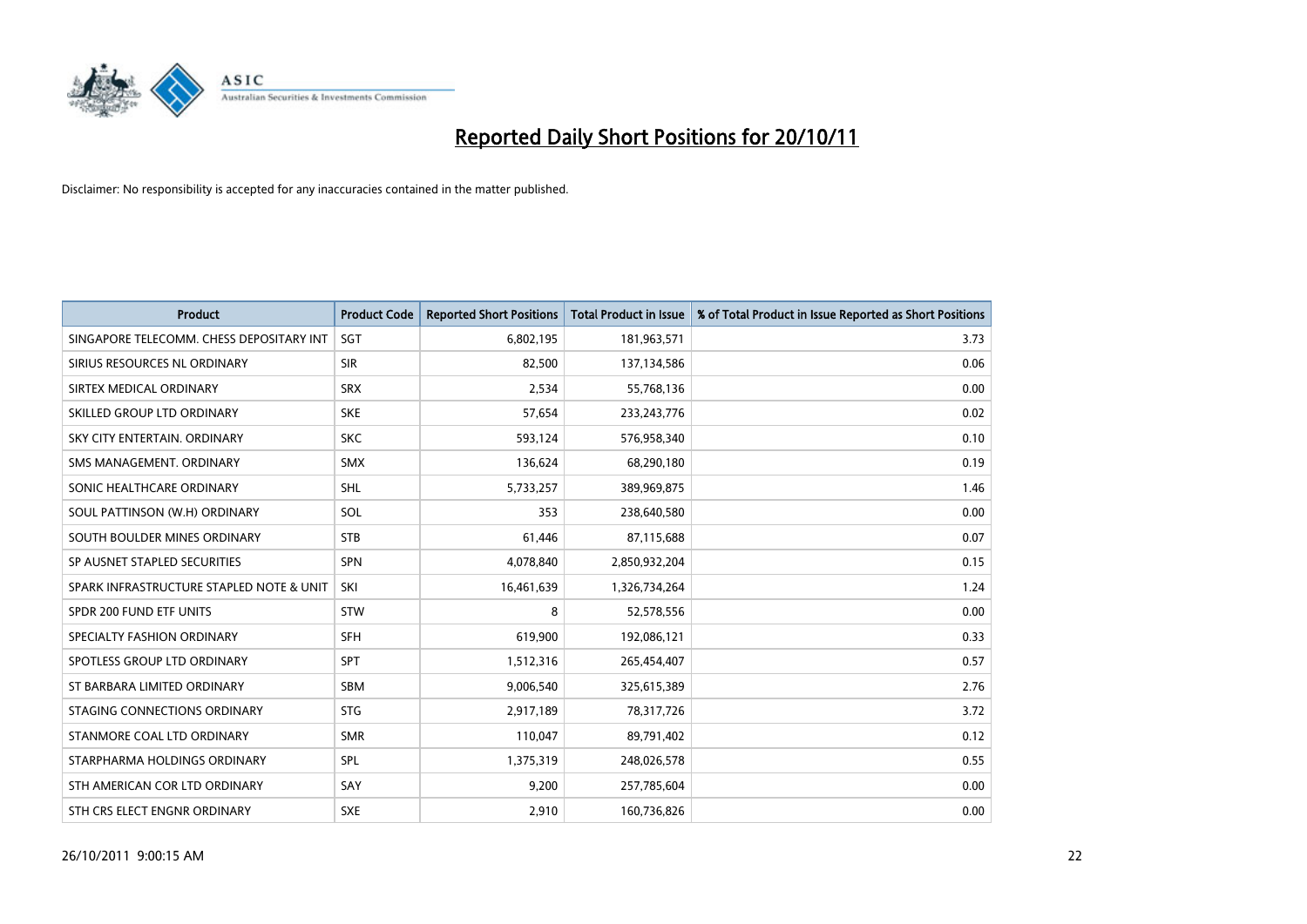

| <b>Product</b>                       | <b>Product Code</b> | <b>Reported Short Positions</b> | <b>Total Product in Issue</b> | % of Total Product in Issue Reported as Short Positions |
|--------------------------------------|---------------------|---------------------------------|-------------------------------|---------------------------------------------------------|
| STHN CROSS MEDIA ORDINARY            | <b>SXL</b>          | 3,897,325                       | 705,766,444                   | 0.57                                                    |
| STOCKLAND UNITS/ORD STAPLED          | SGP                 | 15,152,275                      | 2,344,298,582                 | 0.64                                                    |
| STRAITS RES LTD. ORDINARY            | SRO                 | 487,325                         | 324,796,141                   | 0.15                                                    |
| STW COMMUNICATIONS ORDINARY          | <b>SGN</b>          | 274,547                         | 363,940,802                   | 0.07                                                    |
| SUNCORP GROUP LTD ORDINARY           | <b>SUN</b>          | 10,526,615                      | 1,286,600,980                 | 0.82                                                    |
| SUNDANCE ENERGY ORDINARY             | <b>SEA</b>          | 671                             | 277,098,474                   | 0.00                                                    |
| SUNDANCE RESOURCES ORDINARY          | <b>SDL</b>          | 8,740,014                       | 2,897,314,669                 | 0.29                                                    |
| SUNLAND GROUP LTD ORDINARY           | <b>SDG</b>          | 45,892                          | 201,578,526                   | 0.02                                                    |
| SUPER RET REP LTD ORDINARY           | <b>SUL</b>          | 753,563                         | 132,139,945                   | 0.56                                                    |
| SWICK MINING ORDINARY                | <b>SWK</b>          | 1,548                           | 236,724,970                   | 0.00                                                    |
| SYMEX HOLDINGS ORDINARY              | <b>SYM</b>          | 6,633                           | 189,166,670                   | 0.00                                                    |
| <b>TABCORP HOLDINGS LTD ORDINARY</b> | <b>TAH</b>          | 8,958,632                       | 712,805,880                   | 1.23                                                    |
| TALENT2 INTERNATION ORDINARY         | <b>TWO</b>          | 7                               | 147,257,826                   | 0.00                                                    |
| TAP OIL LIMITED ORDINARY             | <b>TAP</b>          | 3,195,415                       | 240,995,311                   | 1.32                                                    |
| TASSAL GROUP LIMITED ORDINARY        | <b>TGR</b>          | 95,494                          | 146,304,404                   | 0.05                                                    |
| TATTS GROUP LTD ORDINARY             | <b>TTS</b>          | 16,911,212                      | 1,340,756,623                 | 1.24                                                    |
| TECHNOLOGY ONE ORDINARY              | <b>TNE</b>          | 19                              | 303,379,455                   | 0.00                                                    |
| TELECOM CORPORATION ORDINARY         | <b>TEL</b>          | 18,524,730                      | 1,924,943,857                 | 0.97                                                    |
| <b>TELSTRA CORPORATION, ORDINARY</b> | <b>TLS</b>          | 49,546,580                      | 12,443,074,357                | 0.40                                                    |
| TEN NETWORK HOLDINGS ORDINARY        | <b>TEN</b>          | 46,545,370                      | 1,045,236,720                 | 4.44                                                    |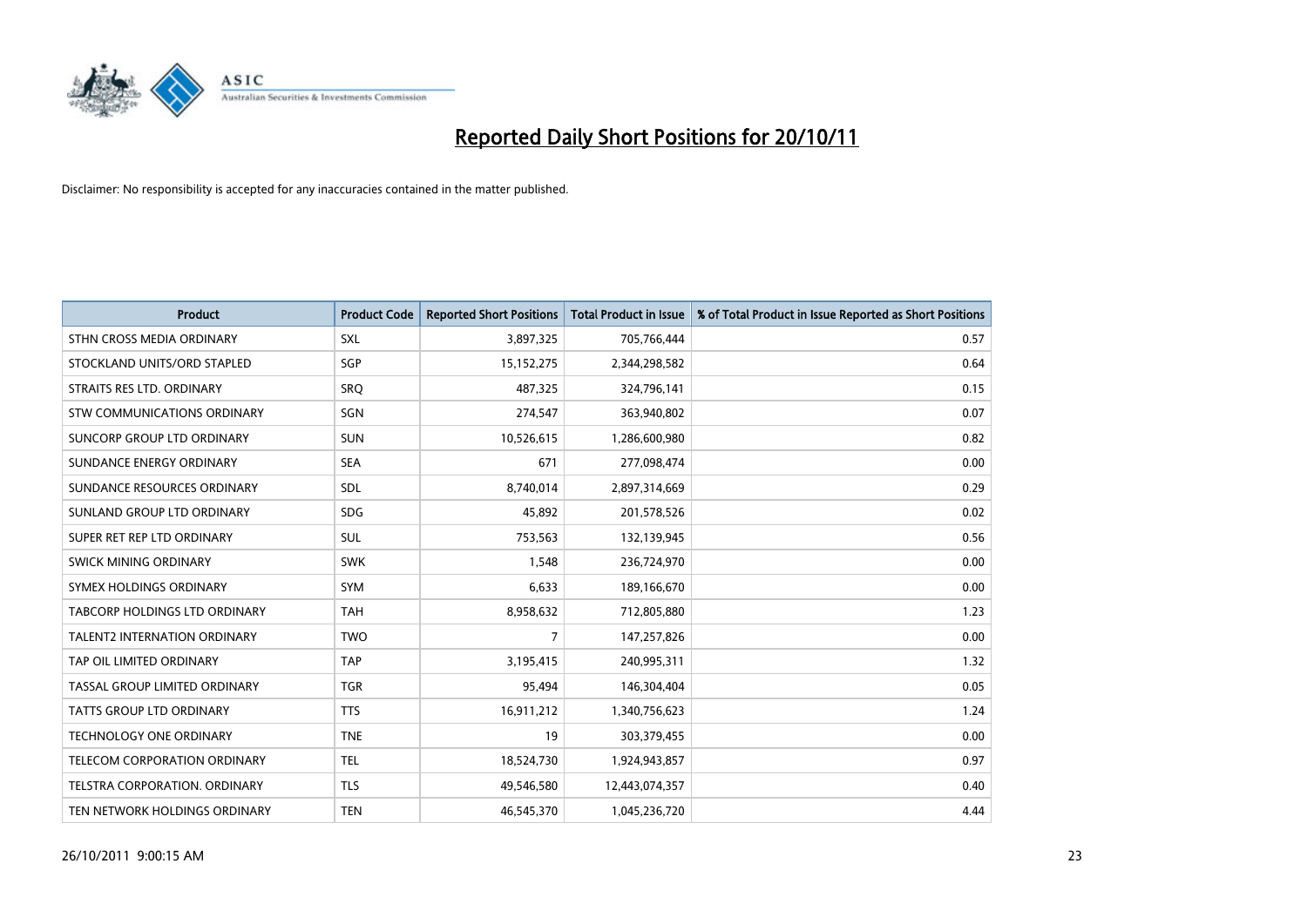

| <b>Product</b>                       | <b>Product Code</b> | <b>Reported Short Positions</b> | <b>Total Product in Issue</b> | % of Total Product in Issue Reported as Short Positions |
|--------------------------------------|---------------------|---------------------------------|-------------------------------|---------------------------------------------------------|
| TERANGA GOLD CORP CDI 1:1            | <b>TGZ</b>          | 206,940                         | 154,318,006                   | 0.12                                                    |
| TFS CORPORATION LTD ORDINARY         | <b>TFC</b>          | 297,417                         | 276,453,042                   | 0.11                                                    |
| THE REJECT SHOP ORDINARY             | <b>TRS</b>          | 1,322,619                       | 26,071,170                    | 5.07                                                    |
| THOR MINING PLC CHESS DEPOSITARY 1:1 | <b>THR</b>          | 2,307                           | 222,489,120                   | 0.00                                                    |
| THORN GROUP LIMITED ORDINARY         | <b>TGA</b>          | 53,397                          | 146,091,970                   | 0.03                                                    |
| <b>TIGER RESOURCES ORDINARY</b>      | <b>TGS</b>          | 415,531                         | 671,110,549                   | 0.05                                                    |
| <b>TISHMAN SPEYER UNITS</b>          | <b>TSO</b>          | 207,210                         | 338,440,904                   | 0.06                                                    |
| TNG LIMITED ORDINARY                 | <b>TNG</b>          | 4,321                           | 284,803,062                   | 0.00                                                    |
| TOLL HOLDINGS LTD ORDINARY           | <b>TOL</b>          | 23,210,375                      | 717,133,875                   | 3.22                                                    |
| TORO ENERGY LIMITED ORDINARY         | <b>TOE</b>          | 35,404                          | 975,436,676                   | 0.00                                                    |
| TOWER LIMITED ORDINARY               | <b>TWR</b>          | 689,519                         | 265,176,580                   | 0.26                                                    |
| TOX FREE SOLUTIONS ORDINARY          | <b>TOX</b>          | 14,801                          | 96,503,382                    | 0.01                                                    |
| TPG TELECOM LIMITED ORDINARY         | <b>TPM</b>          | 4,651,480                       | 783,895,606                   | 0.57                                                    |
| TRANSFIELD SERVICES ORDINARY         | <b>TSE</b>          | 4,118,972                       | 549,715,957                   | 0.75                                                    |
| TRANSPACIFIC INDUST, ORDINARY        | <b>TPI</b>          | 6,691,343                       | 960,638,735                   | 0.68                                                    |
| TRANSURBAN GROUP TRIPLE STAPLED SEC. | <b>TCL</b>          | 1,287,163                       | 1,450,831,425                 | 0.08                                                    |
| TREASURY WINE ESTATE ORDINARY        | <b>TWE</b>          | 15,260,855                      | 647,227,144                   | 2.34                                                    |
| TRINITY GROUP STAPLED SECURITIES     | <b>TCQ</b>          | 3,419                           | 203,405,927                   | 0.00                                                    |
| TROY RESOURCES NL ORDINARY           | <b>TRY</b>          | 89,579                          | 88,132,823                    | 0.10                                                    |
| UGL LIMITED ORDINARY                 | UGL                 | 4,454,985                       | 166,047,171                   | 2.68                                                    |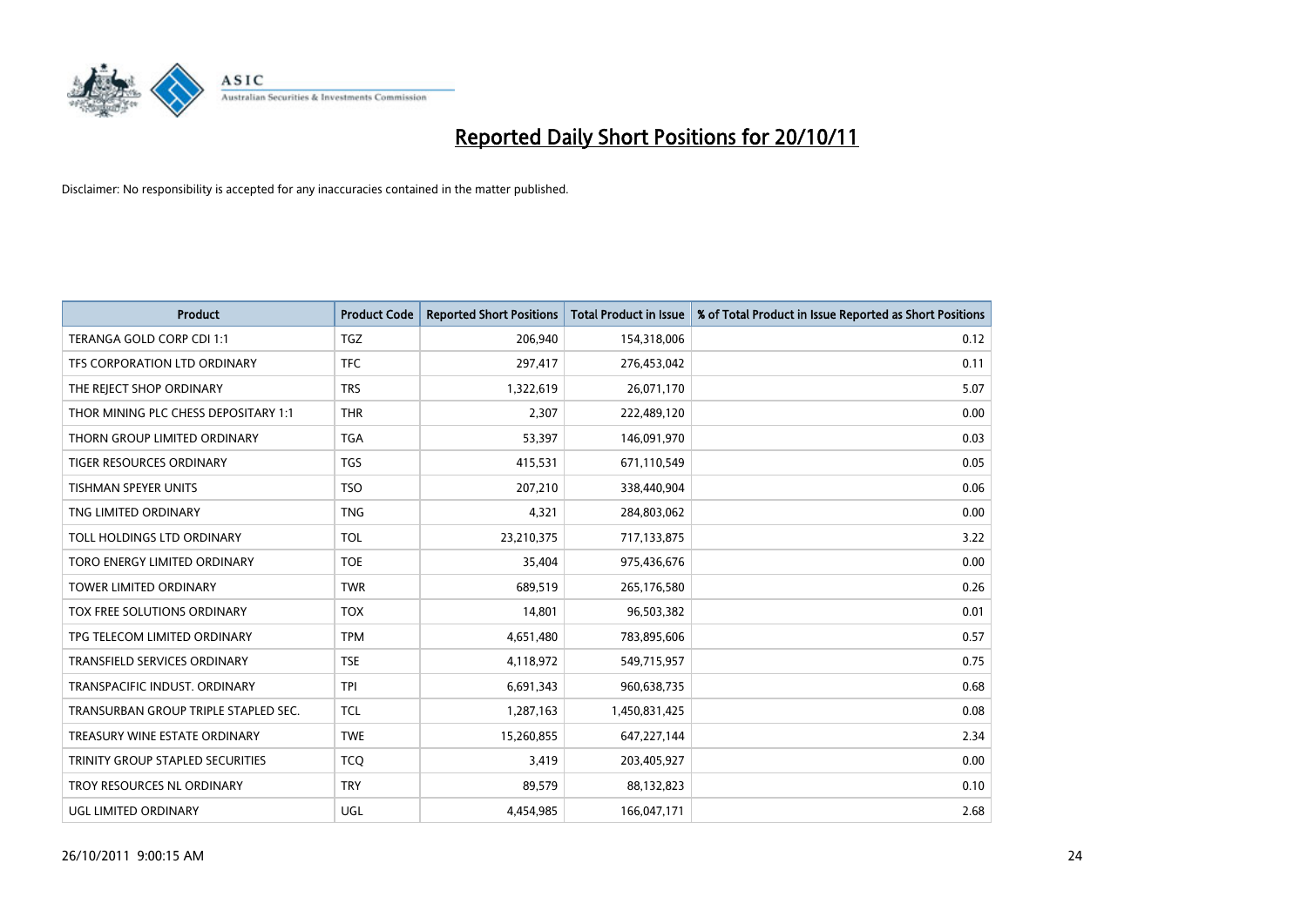

| <b>Product</b>                         | <b>Product Code</b> | <b>Reported Short Positions</b> | <b>Total Product in Issue</b> | % of Total Product in Issue Reported as Short Positions |
|----------------------------------------|---------------------|---------------------------------|-------------------------------|---------------------------------------------------------|
| UNILIFE CORPORATION CDI 6:1            | <b>UNS</b>          | 913,973                         | 264,133,452                   | 0.34                                                    |
| <b>VDM GROUP LIMITED ORDINARY</b>      | <b>VMG</b>          | 11,116                          | 193,127,749                   | 0.01                                                    |
| <b>VENTURE MINERALS ORDINARY</b>       | <b>VMS</b>          | 321,870                         | 221,093,592                   | 0.14                                                    |
| VIRGIN BLUE HOLDINGS ORDINARY          | <b>VBA</b>          | 50,480,391                      | 2,210,197,600                 | 2.28                                                    |
| <b>VISION GROUP HLDGS ORDINARY</b>     | <b>VGH</b>          | 78,000                          | 74,520,926                    | 0.10                                                    |
| <b>VITA GROUP LTD ORDINARY</b>         | <b>VTG</b>          | 75,190                          | 142,499,800                   | 0.05                                                    |
| VITERRA INC CDI 1:1                    | <b>VTA</b>          | 3,828                           | 68,629,939                    | 0.01                                                    |
| WATPAC LIMITED ORDINARY                | <b>WTP</b>          | 41,461                          | 185,160,973                   | 0.01                                                    |
| <b>WDS LIMITED ORDINARY</b>            | <b>WDS</b>          | 701                             | 144,740,614                   | 0.00                                                    |
| WEBIET LIMITED ORDINARY                | <b>WEB</b>          | 52,338                          | 73,188,062                    | 0.07                                                    |
| WESFARMERS LIMITED ORDINARY            | <b>WES</b>          | 21,669,108                      | 1,005,809,695                 | 2.13                                                    |
| WESFARMERS LIMITED PARTIALLY PROTECTED | <b>WESN</b>         | 163,987                         | 151,262,467                   | 0.10                                                    |
| WESTERN AREAS NL ORDINARY              | <b>WSA</b>          | 11,507,337                      | 179,735,899                   | 6.42                                                    |
| WESTERN DESERT RES. ORDINARY           | <b>WDR</b>          | 948                             | 207,049,414                   | 0.00                                                    |
| WESTFIELD GROUP ORD/UNIT STAPLED SEC   | <b>WDC</b>          | 11,277,442                      | 2,308,988,539                 | 0.46                                                    |
| WESTFIELD RETAIL TST UNIT STAPLED      | <b>WRT</b>          | 40,752,872                      | 3,054,166,195                 | 1.34                                                    |
| WESTPAC BANKING CORP ORDINARY          | <b>WBC</b>          | 77,536,640                      | 3,030,256,483                 | 2.52                                                    |
| WHITE ENERGY COMPANY ORDINARY          | <b>WEC</b>          | 9,363,015                       | 316,104,241                   | 2.96                                                    |
| <b>WHITEHAVEN COAL ORDINARY</b>        | <b>WHC</b>          | 425,463                         | 494,468,415                   | 0.09                                                    |
| WHK GROUP LIMITED ORDINARY             | <b>WHG</b>          | 34,194                          | 265,200,652                   | 0.01                                                    |